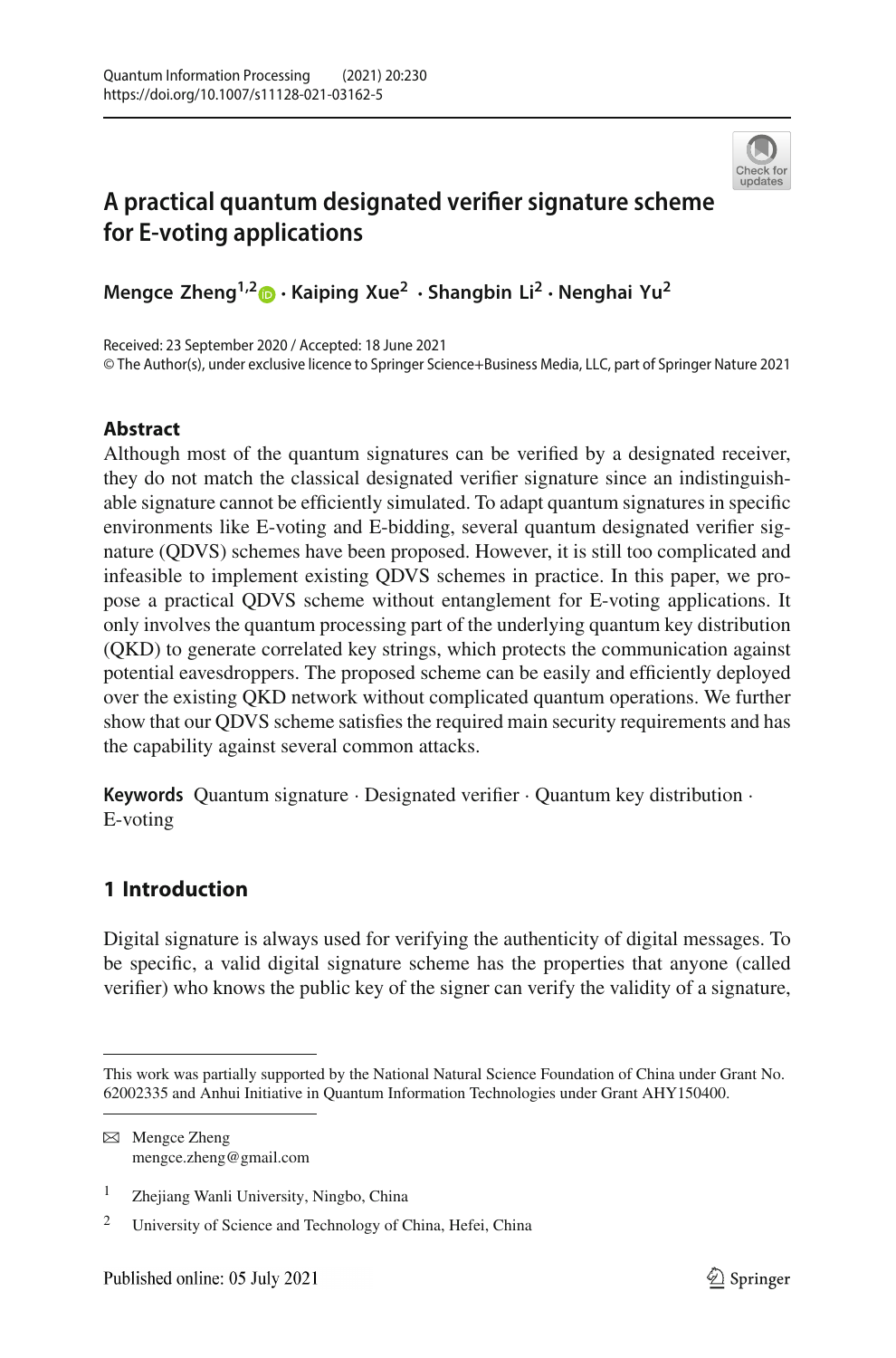and the verifier is confirmed that the digital message did not tamper in the communications. Digital signature is a widely used cryptographic tool for software distribution, financial transactions, and other cases requiring authenticity and integrity. The security of classical digital signature schemes is commonly based on several hardness assumptions of computational complexity like integer factorization and discrete logarithm. Hence these schemes will no longer be secure in the quantum era by using Shor's algorithm [\[1](#page-19-0)]. On the other hand, quantum mechanisms such as non-cloning property, measurement collapse, and the uncertainty principle provide nice fundamentals for unconditional security in the sense of information theory. In 2001, quantum digital signature (QDS) was firstly investigated by Gottesman and Chuang [\[2](#page-19-1)], and they constructed a quantum signature scheme using quantum one-way functions.

After that, many researchers have intensively studied various kinds of quantum digital signature schemes. The arbitrated quantum signature (AQS) schemes such as [\[3](#page-19-2)[–9](#page-19-3)] are mainly studied in the field of quantum digital signatures. The quantum blind signature (QBS) scheme is another widely studied topic, which is proposed to meet the specific requirements of various application scenarios like electronic election and e-commerce. The QBS schemes were proposed in previous works like [\[10](#page-19-4)[–13\]](#page-19-5). The quantum proxy signature (QPS) schemes such as  $[14–16]$  $[14–16]$  are also further studied. Moreover, some other (mixed) quantum signature schemes were proposed such as quantum group signature (QGS) scheme [\[17\]](#page-20-1), quantum group blind signature (QGBS) scheme [\[18](#page-20-2)], and quantum proxy blind signature (QPBS) scheme [\[19](#page-20-3)].

However, a generic digital signature scheme cannot be applied in several special environments over the Internet. If it is used in e-commerce, suppose each bank issues and signs its own electronic money with public verifiability, anyone in each transaction knows the identity to who the electronic money belongs. Therefore, such information may lead to the leakage of some business secrets that will be further obtained by malicious adversaries. In this sense, there exists the collision of verifiability and privacy in the cases such as electronic election, online bidding and so on. Hence, the public verifiability of a usual digital signature is not desired in some special situations such as E-voting, E-bidding, and software distribution because the signer does not wish his/her receiver to transfer the belief of the signature to anyone else.

To solve the above problem, Jakobsson et al. [\[20\]](#page-20-4) introduced the concept of designated verifier signature (DVS) scheme. A DVS scheme is a digital signature scheme with special security goals, which makes it possible to convince a designated verifier that a message was correctly signed by the sender and meanwhile this designated verifier cannot transfer the conviction to any third party. This security requirement is achieved using an efficient simulation algorithm of the designated verifier to generate a simulated signature that is indistinguishable from the real signature of the signer.

Although a designated verifier of the above quantum digital signature schemes can verify the signature by using the shared key with the signer, these schemes do not satisfy the definition of common DVS schemes. The reason is that the designated one is not able to explicitly and efficiently generate a simulated signature. To overcome this problem, a quantum designated verifier signature (QDVS) scheme was proposed in [\[21](#page-20-5)] using GHZ states, quantum one-way functions, and complicated quantum operations. Later, more QDVS schemes were proposed in [\[22](#page-20-6)[,23\]](#page-20-7) by converting existing schemes. But both of them use quantum entanglement and complicated quantum oper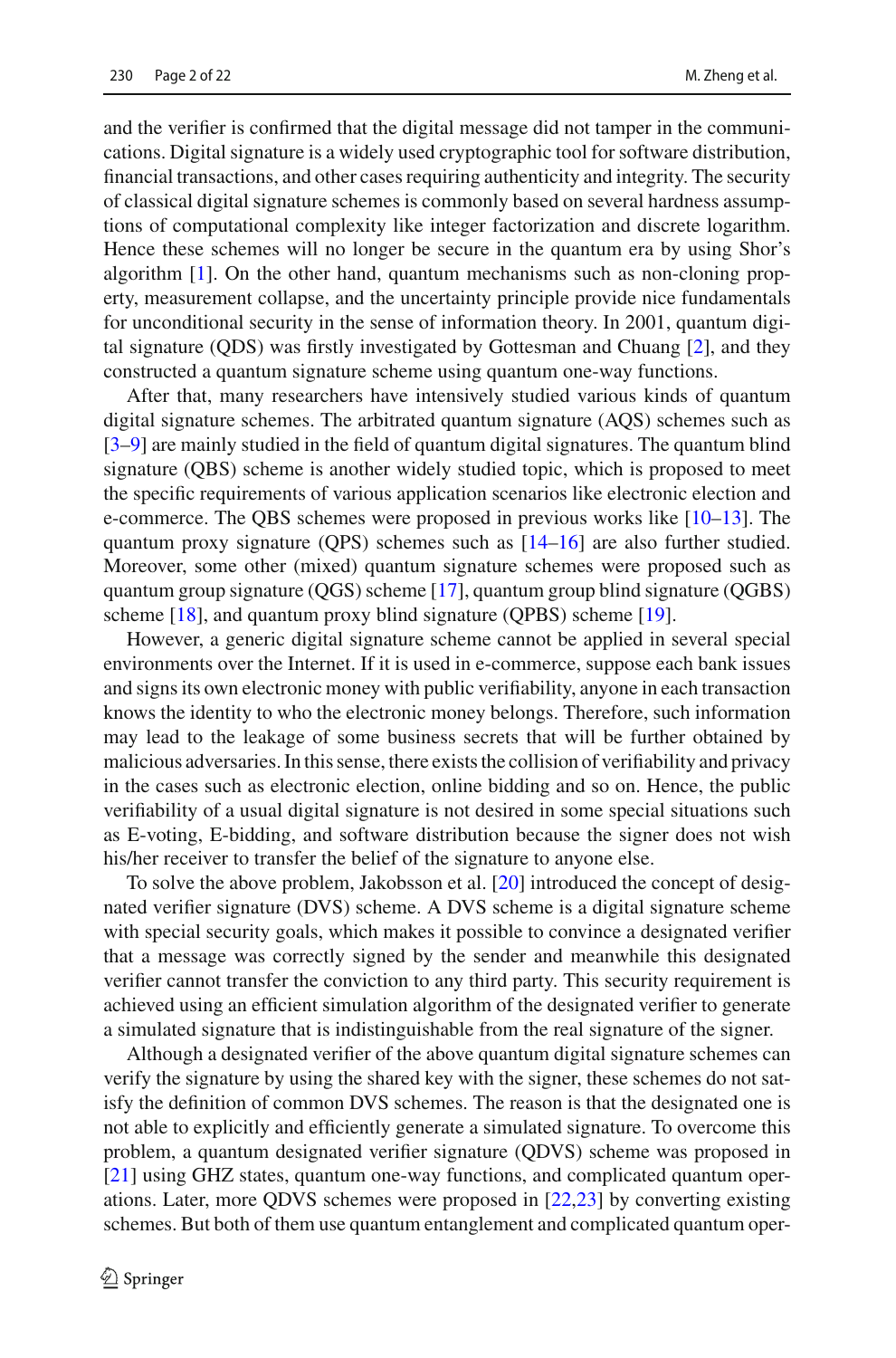ations. To overcome the security drawbacks and improve the efficiency of previous QDVS schemes [\[21](#page-20-5)[–23\]](#page-20-7), Xin et al. [\[24](#page-20-8)[,25\]](#page-20-9) proposed more secure and efficient QDVS schemes. In their schemes, the partners need not use any quantum one-way function or perform any quantum state comparison.

Recently, QDS using quantum key distribution (QKD) technology achieves rapid developments as mentioned in [\[26\]](#page-20-10). It has attracted plenty of interest in both theory [\[27](#page-20-11)[–29\]](#page-20-12) and experiment [\[30](#page-20-13)[–32](#page-20-14)].While the QDS scheme presented in [\[2](#page-19-1)] needs nondestructive state comparison, longtime quantum memory, and a secure quantum channel for practical application, these problems were sequentially fixed in [\[30](#page-20-13)[–32\]](#page-20-14) and QDS further extended to more variants such as  $[33-35]$  $[33-35]$ . As for experiments, a more than 100-km QDS experiment was demonstrated based on a decoyed BB84 system [\[36\]](#page-20-17) and DPS QKD [\[37](#page-20-18)], both of which are secure against a PNS attack. Moreover, MDI QDS schemes were implemented in both the laboratory [\[38\]](#page-20-19) and field [\[39\]](#page-20-20).

In this paper, based on the recent developments presented in  $[33]$  $[33]$ , we propose a practical and efficient QDVS scheme without entanglement. We summarize the advantages as follows.

- We present the quantum designated verifier signature scheme with its main security properties and threat assumptions. In our QDVS scheme, only a designated verifier can verify the validity of a signature, and he/she cannot prove to a third party whether the received signature was produced by the signer or by himself/herself.
- We not only provide a new approach for constructing QDVS schemes but also provides useful properties of privacy protection required in the E-voting or Ebidding scenarios.
- Compared to previous schemes like [\[21](#page-20-5)[,24](#page-20-8)[,25](#page-20-9)], our QDVS scheme based on the quantum processing part of the QKD technology is simpler and more practical. Similar to [\[33\]](#page-20-15), we remove all trust assumptions on the quantum channels, and the noise threshold for each quantum channel is less strict than for distilling a secret key using QKD. Thus, the proposed scheme can be easily deployed and implemented over the existing QKD network.

We mainly focus on the QDVS scheme for E-voting applications in this paper. The rest of the paper is organized as follows. In Sect. [2,](#page-2-0) we give a detailed description of our QDVS scheme. The security issues are analyzed and discussed in Sect. [3.](#page-11-0) In Sect. [4,](#page-16-0) we further apply the proposed QDVS scheme to E-voting scenarios. Finally, we conclude the paper in Sect. [5.](#page-18-0)

# <span id="page-2-0"></span>**2 The proposed QDVS scheme**

# **2.1 Overview**

Our QDVS scheme involves four entities as follows. A signer Alice wants to send the message and its signature to a designated verifier. A designated verifier Bob will verify the signature from Alice. A malicious participant Eve aims to learn some useful information about the key strings or the signed messages through eavesdropping. The trusted center Trent controls and monitors the whole signing procedure. Trent only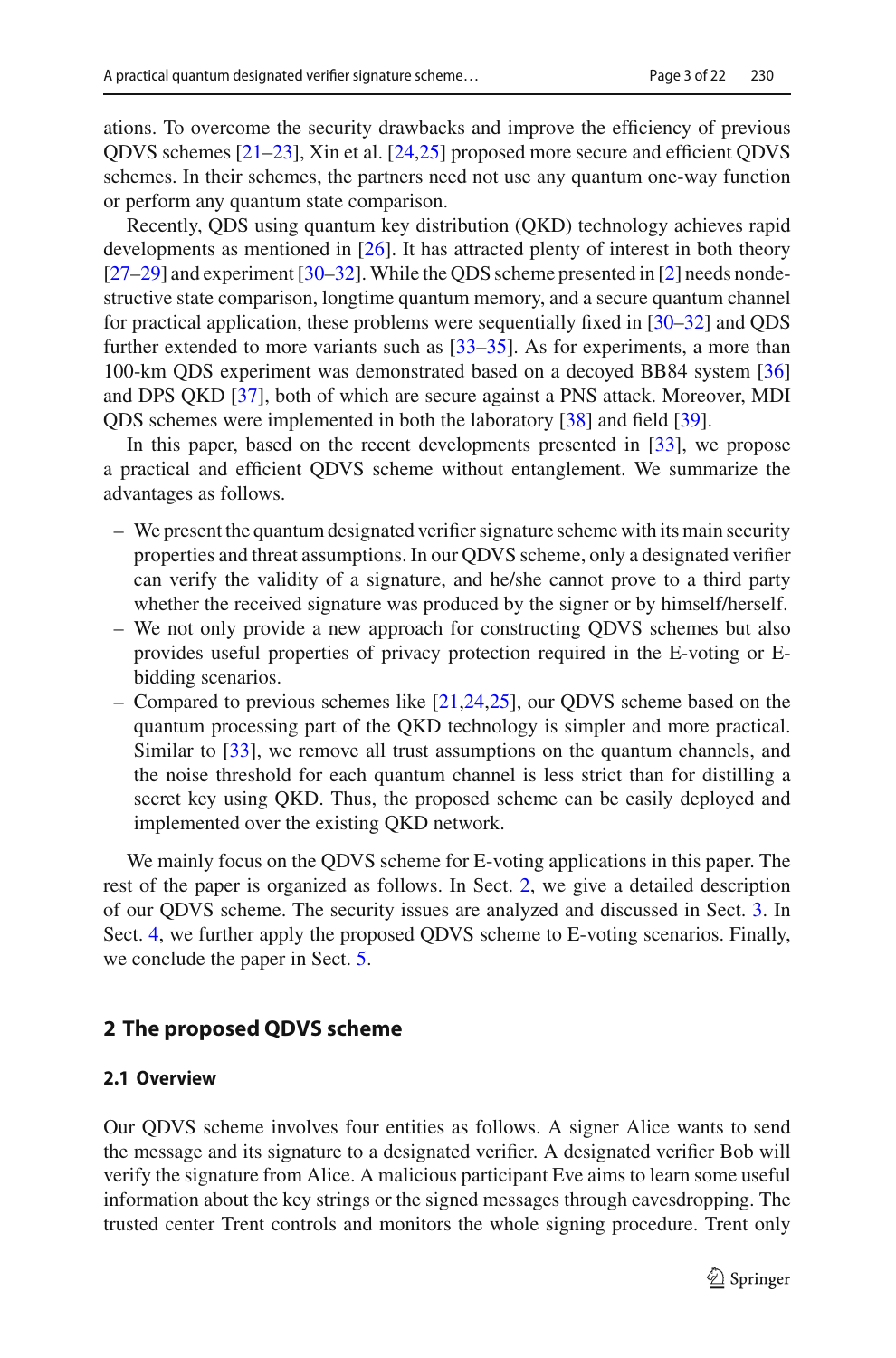transmits communications between Alice and Bob and would not forge a member's signature in the domain.

The proposed QDVS scheme has the following design goals. Firstly, no one except the trusted center can learn any useful information about the content of a signed message. Secondly, all the signatures are verified by a designated verifier, who can efficiently generate a simulated signature that is indistinguishable from a signer's real signature. Thirdly, if a dispute happens, the trusted center can check what happened before and then deal with the signed message using the records.

The main QDVS procedure has three sequential phases, namely distribution, signing, and verification. To meet the specific requirement of the QDVS scheme, we require a simulation phase for generating an indistinguishable signature. The communication of the distribution phase involves both quantum and classical information transmission. The remaining phases only deal with the communication of classical information.

We briefly describe the QDVS scheme for signing on one-bit message *m*. In the distribution phase, Trent distributes correlated key strings between Alice and Bob using the key generation protocol (KGP). In the signing phase, Alice sends a presignature indicating the message to Trent and then Trent sends the real signature to the designated receiver Bob. In the verification phase, Bob calculates the mismatch rate between the received signature and his kept key strings. Bob accepts the signature if the mismatch rate is less than a small threshold. In the simulation phase, Bob can generate a simulated signature on the same message by using the simulation algorithm. A detailed description and a toy example are given below.

#### **2.2 Key generation protocol**

We modify the KGP that was introduced in [\[33\]](#page-20-15) and aimed to perform the quantum part of the QKD technology to generate raw keys without error correction or privacy amplification. The underlying QKD is the prepare-and-measure decoy-state BB84 protocol using weak coherent pulses as described in [\[40\]](#page-21-0). When the KGP is performed by Trent, we assume that Trent has a phase-randomized source of coherent states. The intensity of each light pulse is decided by Trent to be  $u_1, u_2$  or  $u_3$  for  $u_1 > u_2 > u_3$ . The intensities are chosen due to predetermined probabilities  $p_{u_1}$ ,  $p_{u_2}$  and  $p_{u_3}$ . We also use all intensity levels for KGP as showed in [\[40](#page-21-0)]. To encode bitstreams, Trent will randomly select one of the following four possible polarization states:

$$
|0_Z\rangle
$$
 and  $|1_Z\rangle$  for Z basis,  
 $|0_X\rangle = 1/\sqrt{2} (|0_Z\rangle + |1_Z\rangle)$  and  $|1_X\rangle = 1/\sqrt{2} (|0_Z\rangle - |1_Z\rangle)$  for X basis.

The *X* and *Z* bases are randomly chosen with probabilities  $p_X \geq 1/2$  and  $p_Z = 1 - p_X \le 1/2$ , respectively. Such asymmetric generating probabilities will increase the efficiency. Trent independently chooses intensities and states are to avoid correlations between intensity and stream encoding. Alice/Bob will choose the *X* and *Z* measurement bases with respective probabilities  $p<sub>X</sub>$  and  $p<sub>Z</sub>$ . For each received state, Alice/Bob derives one of four possible results  $\{0, 1, \emptyset, d\}$ , where 0 and 1 are two bit values, ∅ indicates no detection, and *d* means a double click event. If double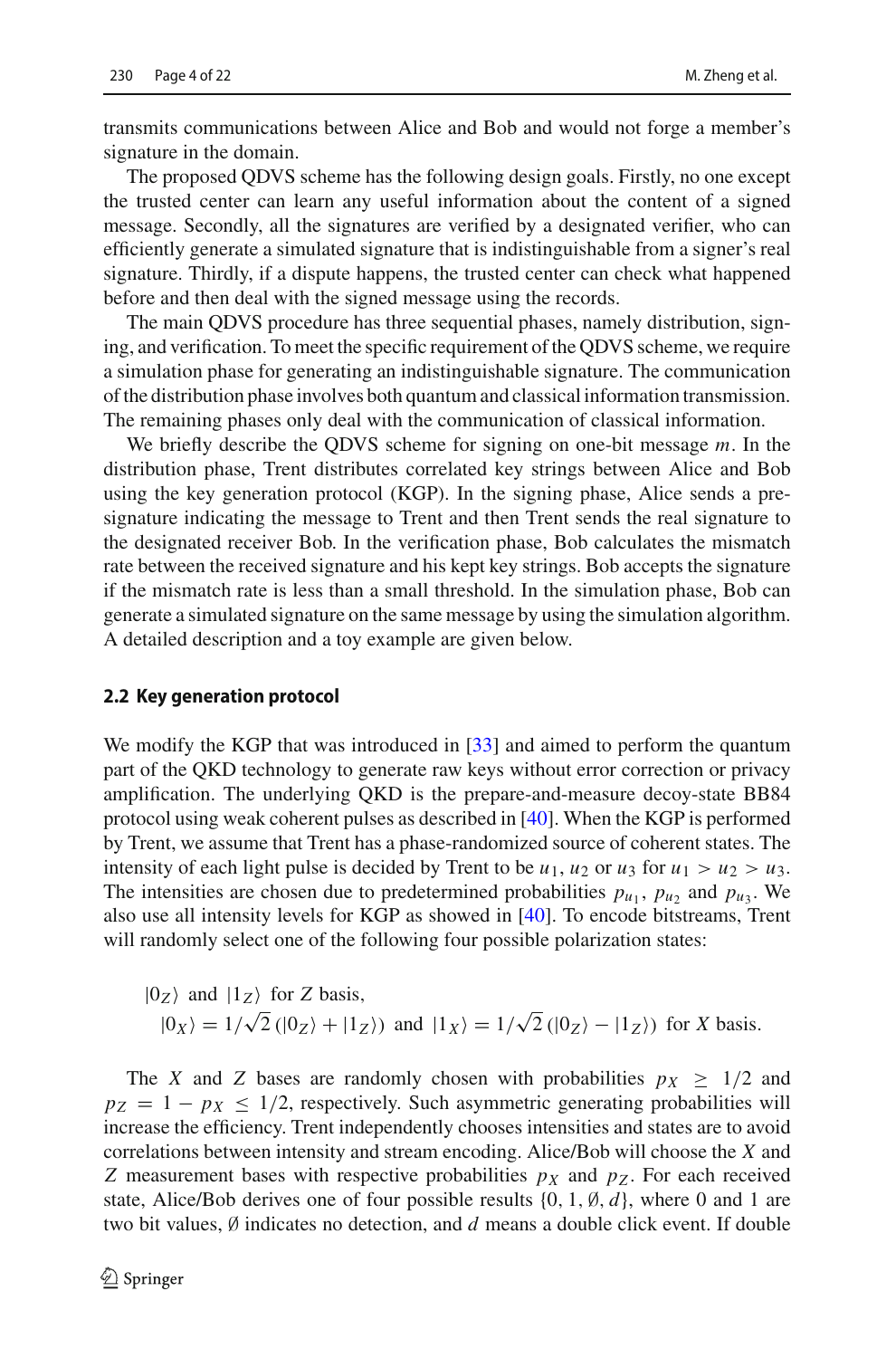clicks appear, Alice/Bob randomly chooses 0 or 1. Then the basis and intensity choices will be announced over an authenticated classical channel. If states are transmitted and measured in different bases, or if there is no detection, they are discarded. The protocol is executed until a sufficient number of measurement results have been obtained.

A raw preliminary key string is obtained by choosing a random sample of length  $n + n_k$  of the *X* basis counts. The bit string generated by Alice (for example) can be split into three parts  $(X_A, Z_A, K_A^m)$  for  $m = 0$  or 1. Trent holds the corresponding string  $(X_T, Z_T, C_A^m)$ . The *X* string has length  $n_k$  and is derived from *X* basis measurements, which is used to estimate the correlation between Alice's and Trent's key strings. After that, the *X* strings will be discarded. The *Z* string is generated from *Z* basis measurements, which is used to quantify the level of eavesdropping by Eve. The  $K_A^m$ string of length *n* can be further split into  $E_A^m$  and  $\tilde{E}_A^m$  strings of the same length  $n/2$ . We will explain how to deal with  $E_A^m$  and  $\tilde{E}_A^m$  afterward.

One may refer to [\[33](#page-20-15)] for more details and its further security analysis. We roughly show the following security conclusion.

$$
c_{X,0}^L + c_{X,1}^L[1 - h(\phi_{X,1}^U)] - h(p_E) = 0.
$$

Here  $c_{X,i}^L$  denotes the lower bound on the count rate for *X* basis pulses containing *i* photons.  $\phi_{X,1}^U$  denotes the phase error rate in *X* basis measurements coming from single-photon pulses. The superscripts *U* and *L* denote worst-case scenario estimates consistent with parameter estimation performed on a finite sample.  $p_F$  is defined as the minimum rate at which Eve can make errors. Suppose the error rate on *X* basis measurements between Alice/Bob and Trent is upper bounded as  $e_X^U$ . We always have suitable parameters and a sufficiently large string length that makes KGP secure as long as  $p_E > e_X^U$ . In our QDVS scheme, KGP is used as an underlying protocol for the distribution phase.

#### **2.3 Distribution phase**

*Step D1* The trusted center Trent uses KGP to generate correlated key strings shared between Alice and Bob, respectively. Thus, Alice-Trent and Bob-Trent will derive several bit strings as their private keys. For each possible message *m*, Alice has  $K_A^m$  while Trent has  $C_A^m$ , where key strings  $K_A^m$  and  $C_A^m$  are different but correlated. To be specific, we assume  $K_A^m$  and  $C_A^m$  are as follows.

<span id="page-4-0"></span>
$$
K_A^m = (k_{A,1}^m, k_{A,2}^m, \dots, k_{A,n}^m), \quad C_A^m = (c_{A,1}^m, c_{A,2}^m, \dots, c_{A,n}^m). \tag{1}
$$

In the same way, Bob has  $K_{B}^{m}$  while Trent has  $C_{B}^{m}$  as follows.

<span id="page-4-1"></span>
$$
K_B^m = (k_{B,1}^m, k_{B,2}^m, \dots, k_{B,n}^m), \quad C_B^m = (c_{B,1}^m, c_{B,2}^m, \dots, c_{B,n}^m). \tag{2}
$$

All the key strings are distributed using QKD technology through the quantum channel that has been proven unconditionally secure. Besides, the length of the above key strings is an even number *n*.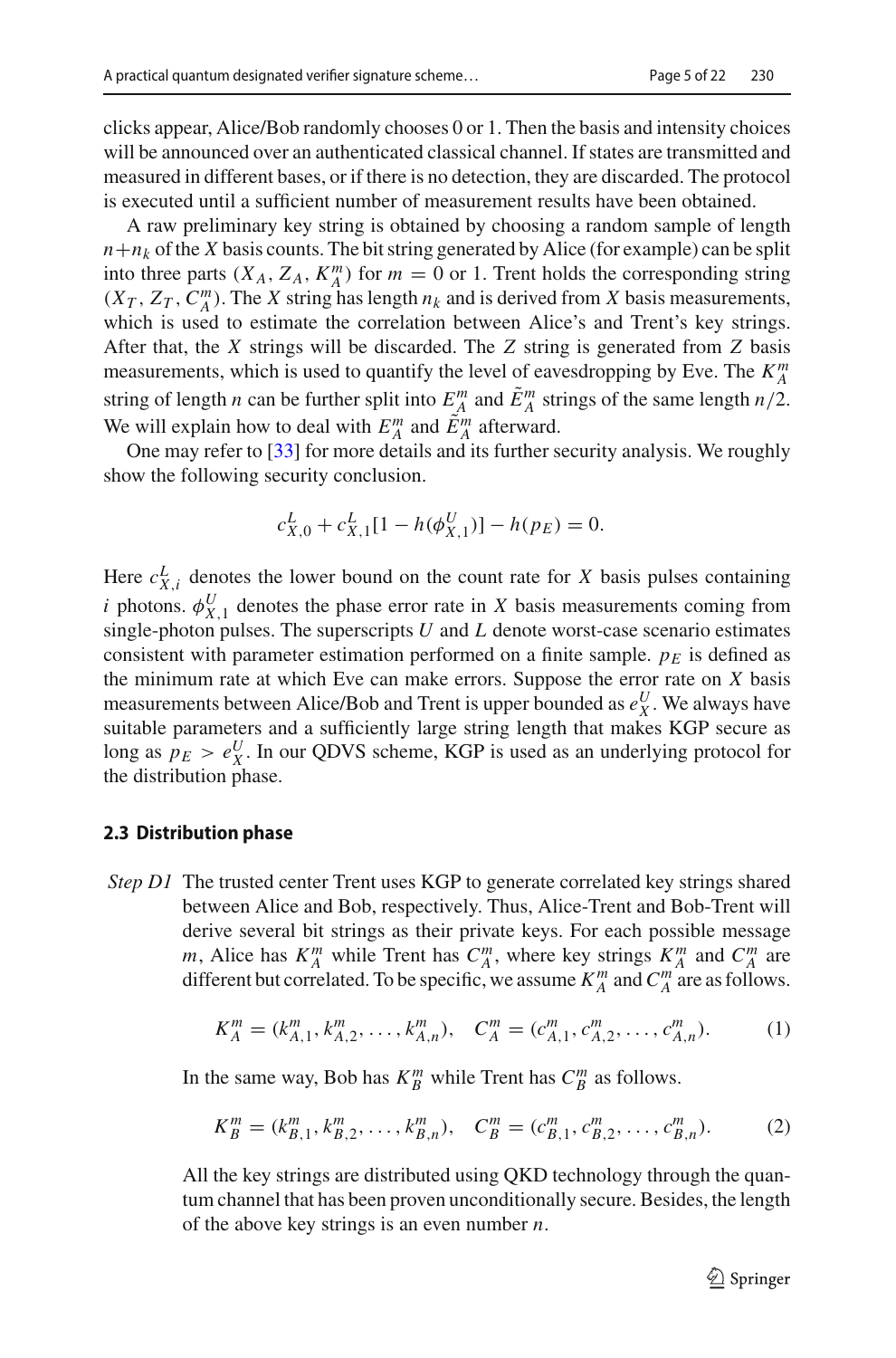*Step D2* Alice and Bob should exchange half of their private keys with the corresponding bit positions through authenticated classical channels via Trent. The exchanged bit positions are chosen uniformly at random by Trent using a locating function  $L(\cdot)$ . To be specific, it takes the time stamp  $TS_{AB}$  when Trent conducts KGP for Alice and Bob as the input. Its output *<sup>L</sup>*(TS*AB*) induces the exchange set  $E = \{e_1, e_2, \dots, e_{n/2}\}\$  of cardinality  $n/2$  from the set  $\{1, 2, \ldots, n\}$ . Trent then transfer *E* to Alice and Bob. For simplicity, we denote the complementary set

$$
E := \{1, 2, ..., n\} \setminus E = \{\tilde{e}_1, \tilde{e}_2, ..., \tilde{e}_{n/2}\},\
$$

which will be used for privacy protection of the message to be signed.

*Step D3* After Alice and Bob receive the exchange set *E* from Trent, Alice/Bob sends the key strings with respect to the bit positions in *E* that are assumed as

<span id="page-5-4"></span>
$$
E_A^m = (k_{A,e_1}^m, k_{A,e_2}^m, \dots, k_{A,e_{n/2}}^m), \quad E_B^m = (k_{B,e_1}^m, k_{B,e_2}^m, \dots, k_{B,e_{n/2}}^m)
$$
(3)

to Bob/Alice via Trent using the authenticated classical channels. The key strings they do not forward are respectively denoted by

<span id="page-5-2"></span>
$$
\tilde{E}_A^m = (k_{A,\tilde{e}_1}^m, k_{A,\tilde{e}_2}^m, \dots, k_{A,\tilde{e}_{n/2}}^m), \quad \tilde{E}_B^m = (k_{B,\tilde{e}_1}^m, k_{B,\tilde{e}_2}^m, \dots, k_{B,\tilde{e}_{n/2}}^m).
$$
 (4)

Next,  $\tilde{E}_A^m$  and  $E_B^m$  will be combined together into the final key strings  $S_A^m$ while  $\tilde{E}_B^m$  and  $E_A^m$  contribute to  $S_B^m$ . Concretely, Alice fills those received bits into the bit positions contained in *E* in order and Bob does that in the same way. Finally, the key strings kept by Alice and Bob are as follows (assuming  $\tilde{e}_1 < \cdots < e_1 < \cdots < e_{n/2} < \cdots < \tilde{e}_{n/2}$ ).

<span id="page-5-1"></span><span id="page-5-0"></span>
$$
S_A^m = (s_{A,1}^m, \dots, s_{A,n}^m) = (k_{A,\tilde{e}_1}^m, \dots, k_{B,e_1}^m, \dots, k_{B,e_{n/2}}^m, \dots, k_{A,\tilde{e}_{n/2}}^m),
$$
 (5)

$$
S_{B}^{m} = (s_{B,1}^{m}, \dots, s_{B,n}^{m}) = (k_{B,\tilde{e}_1}^{m}, \dots, k_{A,e_1}^{m}, \dots, k_{A,e_{n/2}}^{m}, \dots, k_{B,\tilde{e}_{n/2}}^{m}).
$$
 (6)

#### **2.4 Signing phase**

- *Step S1* Alice wants to sign a one-bit message m and send the signature to Bob. Alice first sends the pre-signature  $E_A^{\mathsf{m}}$  to the trusted center Trent and asks for transferring the corresponding signature to Bob.
- *Step S2* Once Trent receives  $E_A^{\text{m}}$  from Alice, Trent figures out the message m, on which Alice wants to generate a signature by the distinguishing algorithm which Alice wants to generate a signature by the distinguishing algorithm. To be specific, it outputs the correct value of m by comparing  $\tilde{E}_A^m$  with  $C_A^0$ <br>and  $C_A^1$  on the hit positions in  $\tilde{E}_A^T$  Trent solarities the mismatch rate  $x_0^0$ and  $C_A^1$  on the bit positions in  $\tilde{E}$ . Trent calculates the mismatch rate  $r_{A,T}^0$ between  $\tilde{E}_A^{\mathsf{m}}$  and  $C_A^0$  as

<span id="page-5-3"></span>
$$
r_{A,T}^0 = \frac{\# \{\tilde{e}_i : k_{A,\tilde{e}_i}^m \neq c_{A,\tilde{e}_i}^0, i = 1, 2, \dots, n/2\}}{n/2},\tag{7}
$$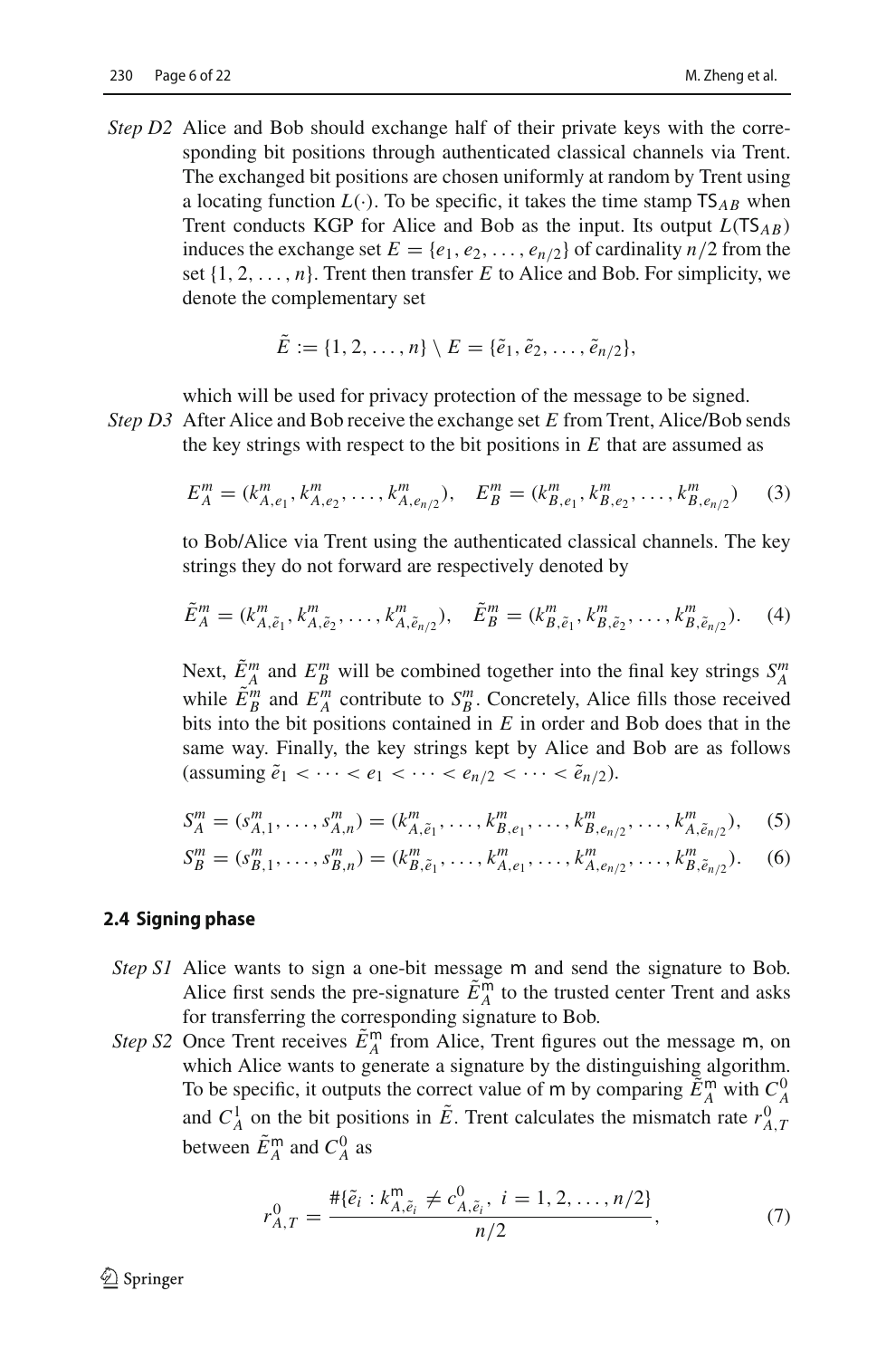and the mismatch rate  $r_{A,T}^1$  between  $\tilde{E}_A^m$  and  $C_A^1$  as

<span id="page-6-4"></span>
$$
r_{A,T}^1 = \frac{\# \{\tilde{e}_i : k_{A,\tilde{e}_i}^m \neq c_{A,\tilde{e}_i}^1, i = 1, 2, \dots, n/2\}}{n/2}.
$$
 (8)

Trent identifies  $m = 0$  if  $r_{A,T}^0 < t$  or  $m = 1$  if  $r_{A,T}^1 < t$ , where *t* is a small threshold value determined by the underlying KGP Finally. Trent records threshold value determined by the underlying KGP. Finally, Trent records Alice's action for future dispute or repudiation.

*Step S3* Trent sends  $C_S^m = (c_{S,1}^m, c_{S,2}^m, \ldots, c_{S,n}^m)$  as the signature on m from Alice to Bob. In detail,  $C_S^m$  is made up of  $c_{A,e_i}^m \oplus c_{B,\tilde{e}_i}^m$  and  $c_{B,\tilde{e}_i}^{1-m}$  that are defined as

<span id="page-6-3"></span>
$$
c_{S,e_i}^{\mathsf{m}} = c_{A,e_i}^{\mathsf{m}} \oplus c_{B,\tilde{e}_i}^{\mathsf{m}}, \quad c_{S,\tilde{e}_i}^{\mathsf{m}} = c_{B,\tilde{e}_i}^{1-\mathsf{m}} \tag{9}
$$

for  $i = 1, 2, ..., n/2$ , where  $\oplus$  represents the XOR operation. Note that the message m needs not to be transmitted since Bob can figure out the correct value of m. Hence, we can guarantee the confidentiality of m to protect privacy.

#### **2.5 Verification phase**

*Step V1* Bob receives  $C_S^m$  and know this received signature is generated from Alice on message m. To be specific, Bob uses the distinguishing algorithm to figure out the correct value of m by comparing

$$
(c_{S,\tilde{e}_1}^m, c_{S,\tilde{e}_2}^m, \ldots, c_{S,\tilde{e}_{n/2}}^m) = (c_{B,\tilde{e}_1}^{1-m}, c_{B,\tilde{e}_2}^{1-m}, \ldots, c_{B,\tilde{e}_{n/2}}^{1-m})
$$

with  $\tilde{E}_B^0$  and  $\tilde{E}_B^1$ . Bob calculates the mismatch rates

$$
r_{T,B}^0 = \frac{\# \{\tilde{e}_i : c_{B,\tilde{e}_i}^{1-m} \neq k_{B,\tilde{e}_i}^0, i = 1, 2, \dots, n/2\}}{n/2},\tag{10}
$$

$$
r_{T,B}^1 = \frac{\# \{\tilde{e}_i : c_{B,\tilde{e}_i}^{1-m} \neq k_{B,\tilde{e}_i}^1, i = 1, 2, \dots, n/2\}}{n/2}.
$$
 (11)

Bob knows  $m = 1$  if  $r_{T,B}^0 < t$  or  $m = 0$  if  $r_{T,B}^1 < t$ , where *t* is the same<br>small threshold value determined by the underlying KGP small threshold value determined by the underlying KGP.

*Step V2* Bob uses the corresponding key strings  $S_B^m$  that consist Alice's  $E_A^m$  and his own  $E_B^{\text{m}}$  to verify the validity of the received signature. To do so, Bob calculates the mismatch rate

<span id="page-6-2"></span>
$$
r^{\mathsf{m}} = \frac{\# \{e_i : c_{S,e_i}^{\mathsf{m}} \neq s_{B,e_i}^{\mathsf{m}} \oplus s_{B,\tilde{e}_i}^{\mathsf{m}}, \ i = 1, 2, \dots, n/2\}}{n/2}.
$$
 (12)

<span id="page-6-1"></span><span id="page-6-0"></span> $\mathcal{D}$  Springer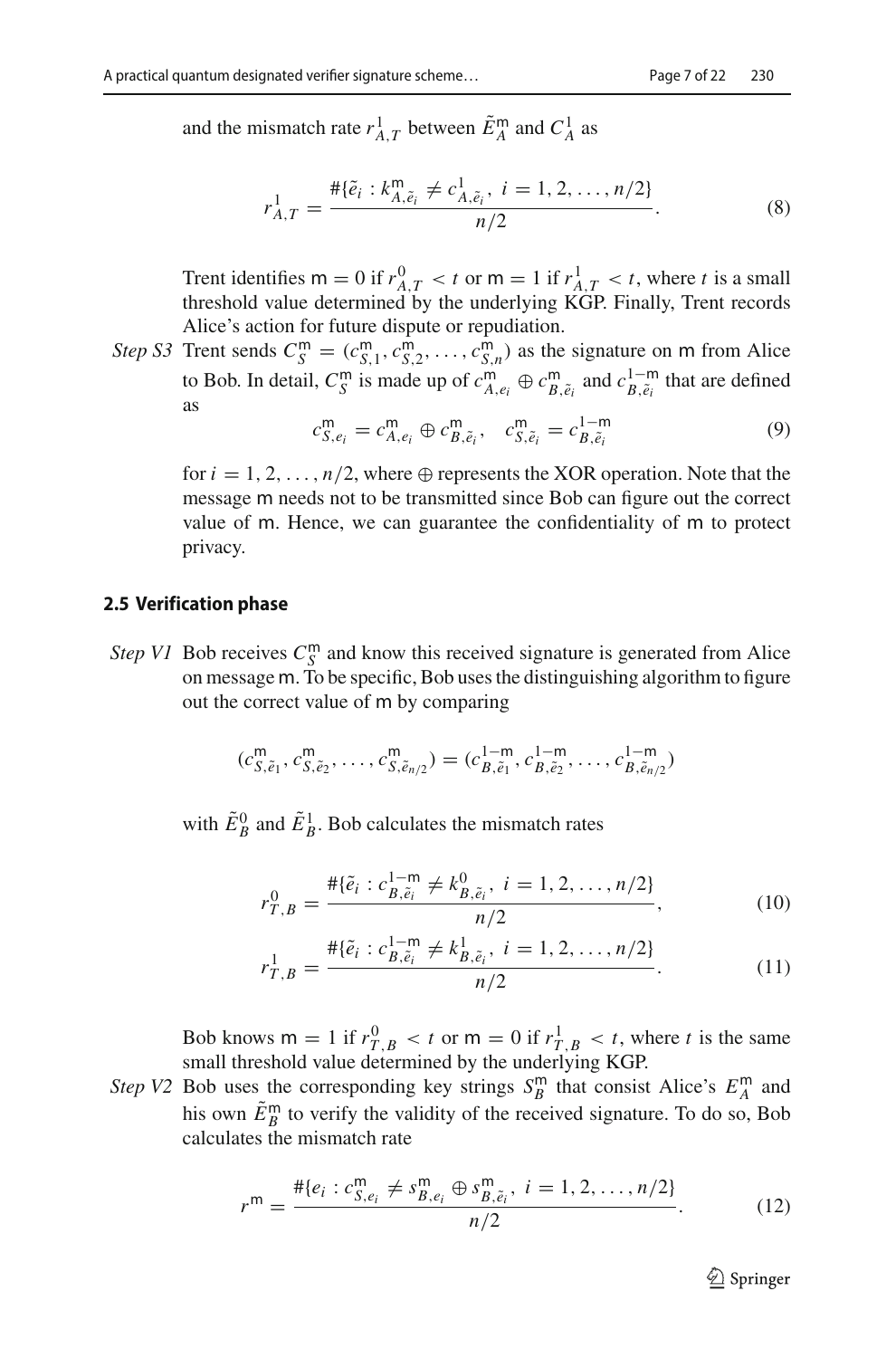*Step V3* If the mismatch rate  $r<sup>m</sup>$  is less than a small threshold value 2*t*, Bob discovers the message m and accepts the signature on m. Otherwise, Bob rejects and claims to abort the protocol this time.

#### **2.6 Simulation phase**

*Step F* Bob can generate a simulated signature  $F_S^m = (f_{S,1}^m, f_{S,2}^m, \ldots, f_{S,n}^m)$  that is indistinguishable from the real signature  $\vec{C}_S^m = (c_{S,1}^m, c_{S,2}^m, \dots, c_{S,n}^m)$  via his knowledge of  $K_B^m$ . For simulating

<span id="page-7-1"></span>
$$
c_{S,\tilde{e}_i}^m = c_{B,\tilde{e}_i}^{1-m}, i = 1, 2, \ldots, n/2,
$$

Bob modifies the remained  $\tilde{E}_R^{1-m}$  through bit flipping on a random set  $G \subset \tilde{E}$ as

<span id="page-7-0"></span>
$$
f_{S,\tilde{e}_i}^m = k_{B,\tilde{e}_i}^{1-m}, \ \tilde{e}_i \in \tilde{E} \backslash G, \quad f_{S,\tilde{e}_i}^m = 1 - k_{B,\tilde{e}_i}^{1-m}, \ \tilde{e}_i \in G. \tag{13}
$$

The flipping set *G* is chosen to satisfy the following equations

$$
\frac{\# \{\tilde{e}_i : f_{S, \tilde{e}_i}^m \neq k_{B, \tilde{e}_i}^{1-m}, i = 1, 2, \dots, n/2\}}{n/2} < t,\tag{14}
$$

<span id="page-7-2"></span>
$$
\frac{\# \{\tilde{e}_i : f_{S, \tilde{e}_i}^m \neq c_{S, \tilde{e}_i}^m, i = 1, 2, \dots, n/2\}}{n/2} < t. \tag{15}
$$

For simulating

$$
c_{S,e_i}^m = c_{A,e_i}^m \oplus c_{B,\tilde{e}_i}^m, \ i = 1, 2, \ldots, n/2,
$$

Bob directly replaces  $c_{A,e_i}^m$  by  $k_{A,e_i}^m$  and modifies the kept  $k_{B,\tilde{e}_i}^m$  to approach  $c_{B,\tilde{e}_i}^m$ . In more detail, Bob applies bit flipping on a random set *H* ⊂ *E* as

<span id="page-7-3"></span>
$$
f_{B,\tilde{e}_i}^m = k_{B,\tilde{e}_i}^m, \ \tilde{e}_i \in \tilde{E} \backslash H, \quad f_{B,\tilde{e}_i}^m = 1 - k_{B,\tilde{e}_i}^m, \ \tilde{e}_i \in H. \tag{16}
$$

The flipping set  $H$  is designed to satisfy the following equations

$$
\frac{\# \{e_i : f_{B,e_i}^m \neq k_{B,\tilde{e}_i}^m, i = 1, 2, \dots, n/2\}}{n/2} < t,\tag{17}
$$

$$
\frac{\# \{e_i : k_{A,e_i}^m \oplus f_{B,\tilde{e}_i}^m \neq c_{S,e_i}^m, i = 1, 2, \dots, n/2\}}{n/2} < 2t. \tag{18}
$$

Hence, Bob uses

<span id="page-7-6"></span><span id="page-7-5"></span><span id="page-7-4"></span>
$$
f_{S,e_i}^m = k_{A,e_i}^m \oplus f_{B,\tilde{e}_i}^m, \ i = 1, 2, \dots, n/2,
$$
 (19)

and derives the simulated signature  $F_S^m$ .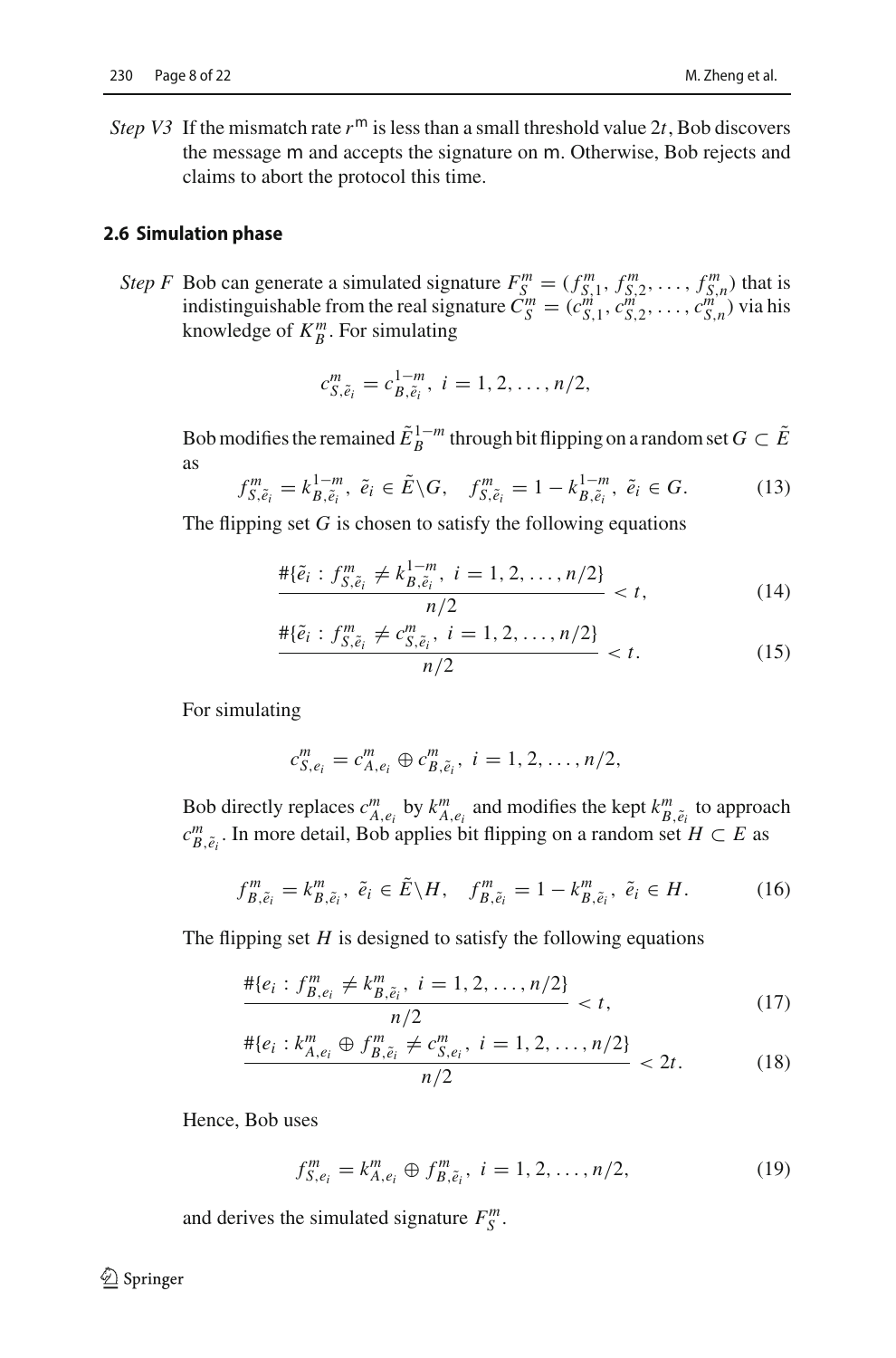

<span id="page-8-0"></span>**Fig. 1** The diagram of the proposed quantum designated verifier signature scheme

# **2.7 Toy example**

We summarize the corresponding operations performed by each participant, namely Alice, Bob, and Trent in the QDVS process in Fig. [1.](#page-8-0)

For completeness and visualization, we provide a toy numerical example for further explanation to understand our QDVS scheme. Let public parameters be  $n = 16$  and thus we have  $n/2 = 8$ . Let the small threshold value be  $t = 15\%$ . The whole QDVS procedure is stated as follows.

*Step D1* The trusted center Trent uses KGP to distribute key strings. Alice and Trent hold different but correlated key strings  $K_A^m$  and  $C_A^m$ 

|                                                             | $K_A^0 = 0100111010110000$ , $K_A^1 = 1001011100100110$ , |
|-------------------------------------------------------------|-----------------------------------------------------------|
| $C_4^0 = 0110111010110010, \quad C_4^1 = 1001010100101110.$ |                                                           |

Bob and Trent hold different but correlated key strings  $K_B^m$  and  $C_B^m$ 

|                                                             | $K_R^0 = 1000111001010011, \quad K_R^1 = 1100010010011110,$ |
|-------------------------------------------------------------|-------------------------------------------------------------|
| $C_R^0 = 1000101001011011, \quad C_R^1 = 1100110010011111.$ |                                                             |

*Step D2* Alice and Bob exchange half of their private keys through authenticated classical channels via Trent. The timestamp is  $TS_{AB} = 1614571200$  and the location function *<sup>L</sup>*(TS*AB*) outputs two sets

$$
E = \{1, 2, 3, 4, 5, 6, 7, 8\}, \quad \tilde{E} = \{9, 10, 11, 12, 13, 14, 15, 16\}.
$$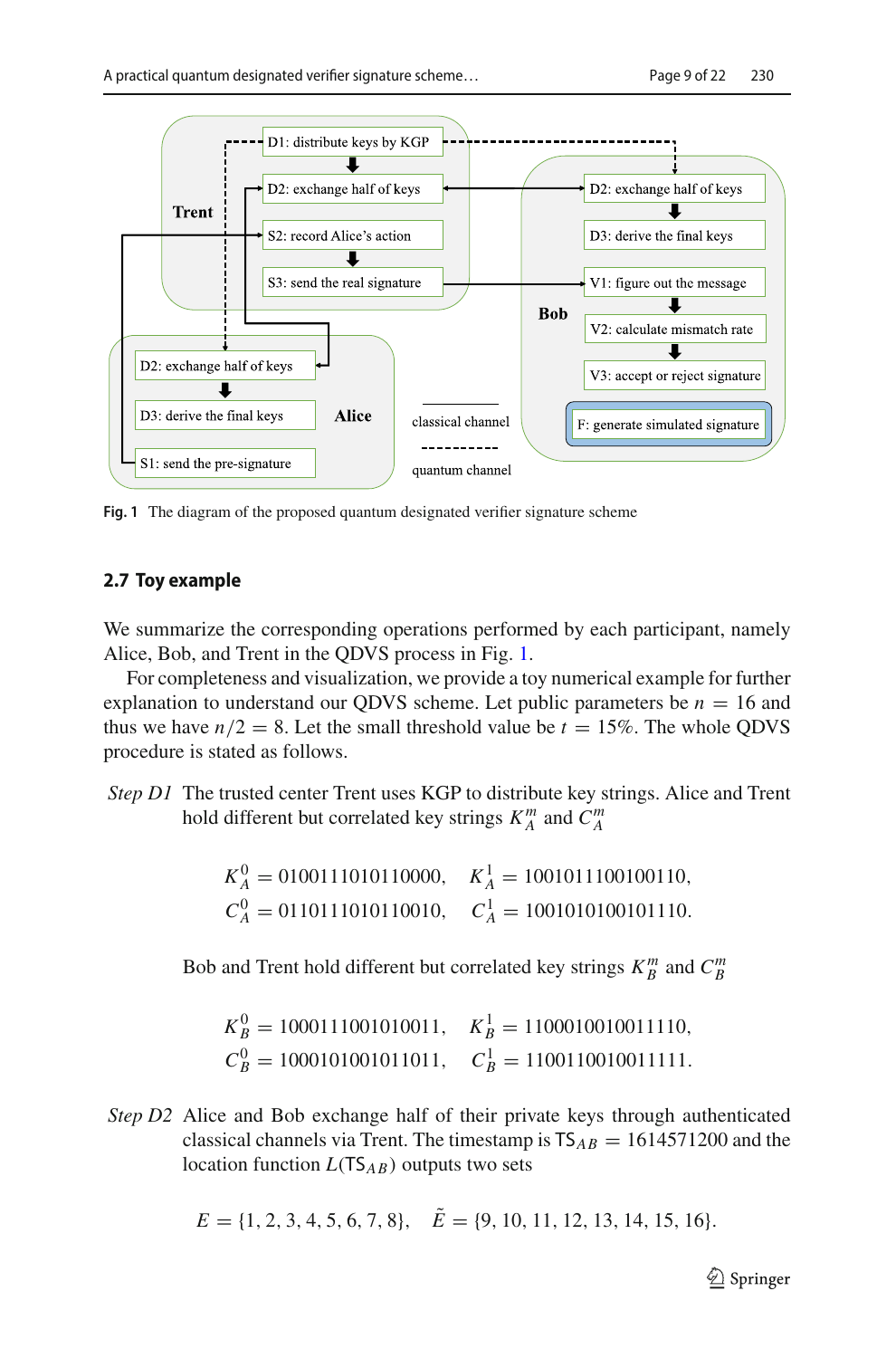*Step D3* Alice/Bob sends the private keys concerning *E* as

$$
E_A^0 = 01001110
$$
,  $E_A^1 = 10010111$ ,  $E_B^0 = 10001110$ ,  $E_B^1 = 11000100$ 

to Bob/Alice. The key strings they do not forward are

$$
\tilde{E}_A^0 = 10110000
$$
,  $\tilde{E}_A^1 = 00100110$ ,  $\tilde{E}_B^0 = 01010011$ ,  $\tilde{E}_B^1 = 10011110$ .

The final keys kept by Alice and Bob are

$$
S_A^0 = 1000111010110000
$$
,  $S_A^1 = 1100010000100110$ ,  
\n $S_B^0 = 0100111001010011$ ,  $S_B^1 = 1001011110011110$ .

- *Step S1* Alice wants to sign a one-bit message  $m = 1$ . Alice first sends the presignature  $E_A^{\text{m}} = 00100110$  to Trent.
- *Step S2* Once Trent receives 00100110 from Alice, Trent calculates the mismatch rates

$$
r_{A,T}^0 = \frac{\# \{00100110 \neq 10110010\}}{n/2} = \frac{3}{8} = 37.5\%,
$$
  

$$
r_{A,T}^1 = \frac{\# \{00100110 \neq 00101110\}}{n/2} = \frac{1}{8} = 12.5\%
$$

Trent identifies  $m = 1$  since  $r_{A,T}^1 = 12.5\% < t = 15\%$  and records Alice's action for future dispute or repudiation action for future dispute or repudiation.

*Step S3* Trent sends

$$
C_S^{\mathsf{m}} = C_S^1 = (10010101 \oplus 10011111, 01011011) = 0000101001011011
$$

as the signature from Alice to Bob.

*Step V1* Once Bob receives 0000101001011011, he calculates the mismatch rates

$$
r_{T,B}^0 = \frac{\# \{01011011 \neq 01010011\}}{n/2} = \frac{1}{8} = 12.5\%,
$$
  

$$
r_{T,B}^1 = \frac{\# \{01011011 \neq 10011110\}}{n/2} = \frac{3}{8} = 37.5\%
$$

Bob knows  $m = 1$  since  $r_{T,B}^0 = 12.5\% < t = 15\%$ .<br>Bob finds the corresponding keys *Step V2* Bob finds the corresponding keys

$$
S_B^{\mathsf{m}} = S_B^1 = 1001011110011110.
$$

 $\bigcirc$  Springer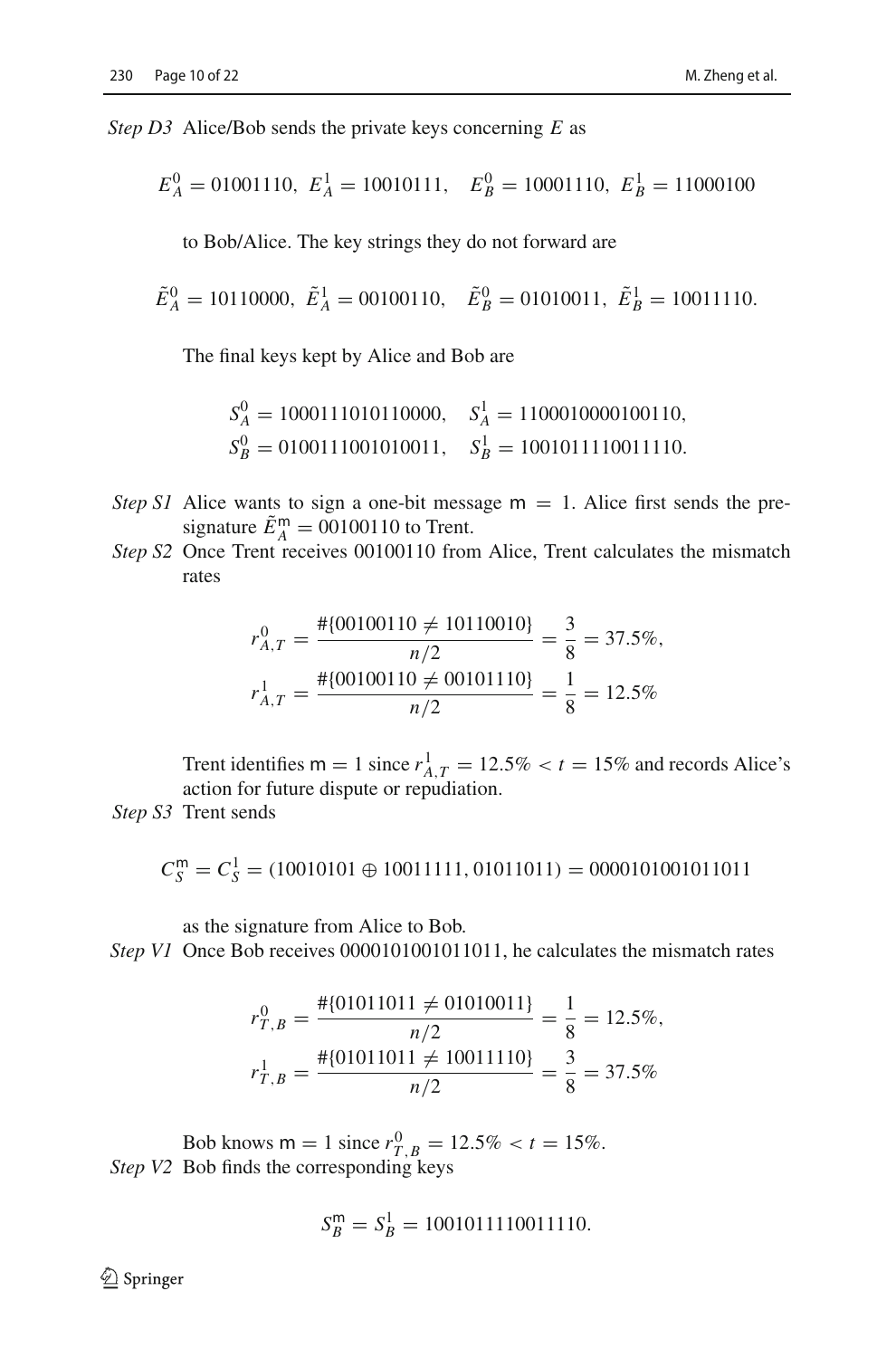Bob checks the mismatch rate

$$
r^{1} = \frac{\text{\#[00001010 \neq 10010111 \oplus 10011110]}}{n/2}
$$
  
= 
$$
\frac{\text{\#[00001010 \neq 00001001]}}{n/2} = \frac{2}{8} = 25\%.
$$

- *Step V3* Since the final mismatch rate  $r^1 = 25\%$  is less than  $2t = 30\%$ , Bob finally knows  $m = 1$  and accepts the signature on m.
	- *Step F* Bob aims to generate the simulated signature

$$
F_S^1 = (f_{S,1}^1, f_{S,2}^1, \dots, f_{S,n}^1)
$$

that is indistinguishable from the real signature  $C_S^1 = 0000101001011011$ . To simulate

 $c_{S,j}^1 = 0, 1, 0, 1, 1, 0, 1, 1, j = 9, 10, 11, 12, 13, 14, 15, 16.$ 

Bob modifies  $\tilde{E}_B^0 = 01010011$  via random bit flipping on  $G = \{13\}$  and has

$$
f_{S,j}^1 = 0, 1, 0, 1, 1, 0, 1, 1, j = 9, 10, 11, 12, 13, 14, 15, 16.
$$

To simulate

$$
c_{S,j}^1 = 0, 0, 0, 0, 1, 0, 1, 0, j = 1, 2, 3, 4, 5, 6, 7, 8.
$$

Bob modifies  $\tilde{E}^1_B = 10011110$  via random bit flipping on  $H = \{16\}$  and has

$$
f_{B,j}^1 = 1, 0, 0, 1, 1, 1, 1, 1, j = 9, 10, 11, 12, 13, 14, 15, 16.
$$

Then Bob combines  $E_A^1 = 10010111$  with above 10011111 to compute

$$
f_{S,j}^1 = 0, 0, 0, 0, 1, 0, 0, 0, j = 1, 2, 3, 4, 5, 6, 7, 8.
$$

Finally, Bob obtains the simulated signature on message  $m = 1$ ,

$$
F_S^1 = 0000100001011011
$$

that is a valid signature and can pass the verification phase.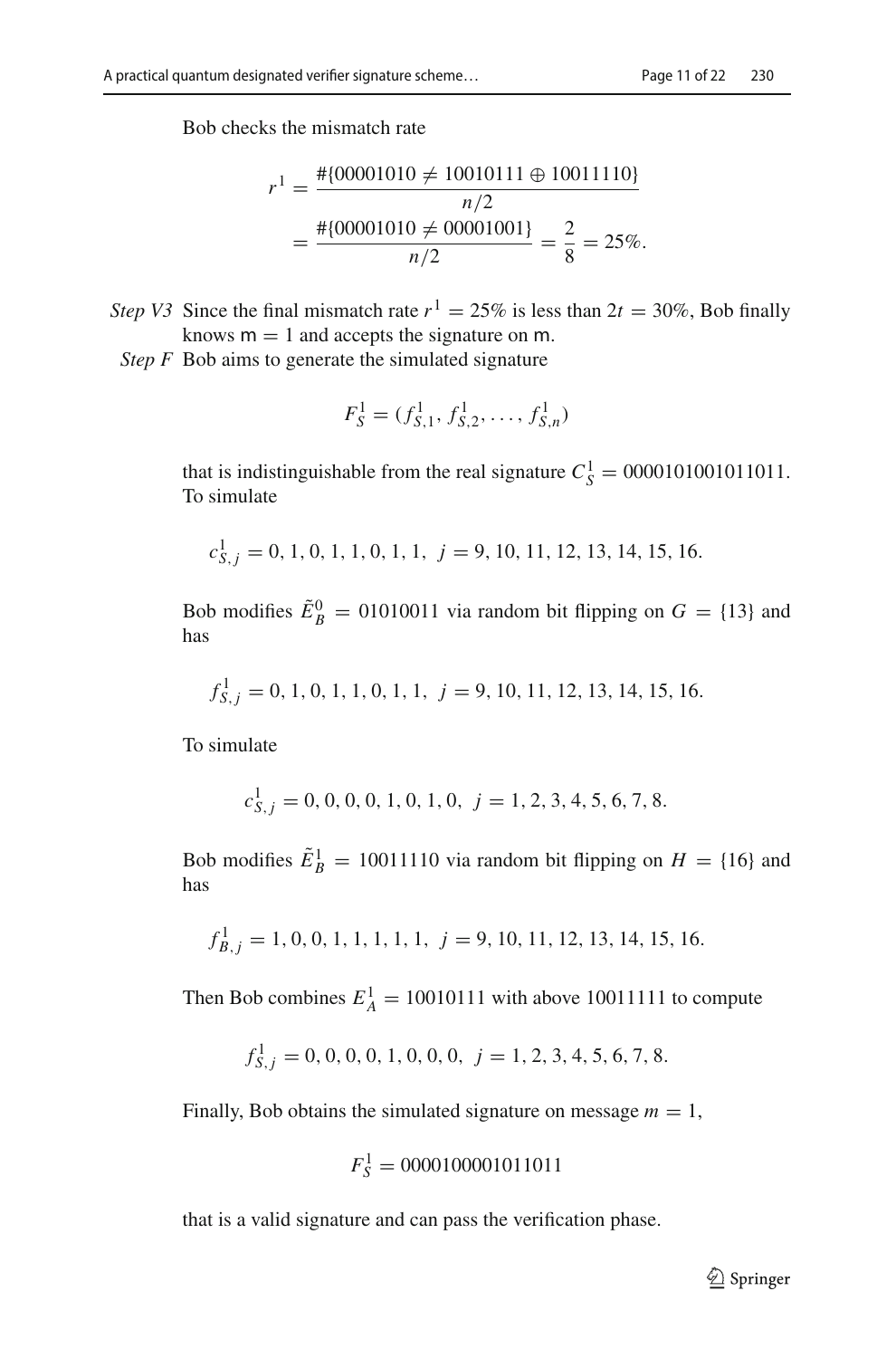# <span id="page-11-0"></span>**3 Security analysis**

### **3.1 Security properties**

Before analyzing the security issues of the proposed QDVS scheme, we briefly mention the threat assumptions. We assume the malicious adversary Eve has the ability to eavesdropping over the quantum and classical channels. More precisely, Eve can eavesdrop, capture, and measure partial quantum information over the quantum channel. Eve has the chance to probabilistically catch and resend the quantum states. Eve is only assumed to eavesdrop but not to tamper classical information over the classical channel. Eve may conduct several common attacks such as forgery attack, inter-resend attack, and impersonation attack.

We refer to the security definitions in [\[41](#page-21-1)[,42](#page-21-2)] and conclude the following security properties specified for our proposed QDVS scheme.

- *Designated verifiability* If the signer properly produces the signature under the signing procedure, then it should be correctly accepted by the designated verifier in the verification phase.
- *Unforgeability* It is infeasible for any adversary to forge a valid signature without the knowledge of the key strings of either the signer or the designated verifier.
- *Non-repudiation* After signing on the message, the signer cannot deny it. The trusted center can check the relative signing record to identify the creator of the signature.
- *Non-transferability* The designated verifier cannot transfer the conviction to any third party. In other words, the designated verifier cannot prove to any third party whether the signature was produced by the signer or by himself/herself.
- *Message-privacy* The message can only be recognized by the trusted center and the designated verifier, an adversary cannot learn any knowledge of this message.
- *Source-anonymity* Given a valid signature, it is infeasible to figure out the signature is produced by the original signer or the designated verifier even if the secret key strings are disclosed.

The security analysis is provided below to demonstrate that the proposed scheme is a designated verifier signature scheme with desired security properties. One may refer to [\[33\]](#page-20-15) for more details and parameter constraints of the underlying KGP.

#### **3.2 Designated verifiability**

The designated verifiability is also regarded as the correctness of the proposed QDVS scheme. It means that the designated verifier Bob can simply check the validity of a signature by calculating the mismatch rate between the received signature and his kept key string.

As discussed in [\[33](#page-20-15)], KGP is built upon the underlying QKD protocol, which will be the prepare-and-measure decoy-state BB84 protocol [\[43\]](#page-21-3) using weak coherent pulses as described in [\[40\]](#page-21-0). KGP has been proven secure with a sufficiently large *n*. The correctness of our proposed QDVS scheme is based on the security of KGP, which relates to the mismatch rates  $(10)$ ,  $(11)$ , and  $(12)$  in the verifying phase.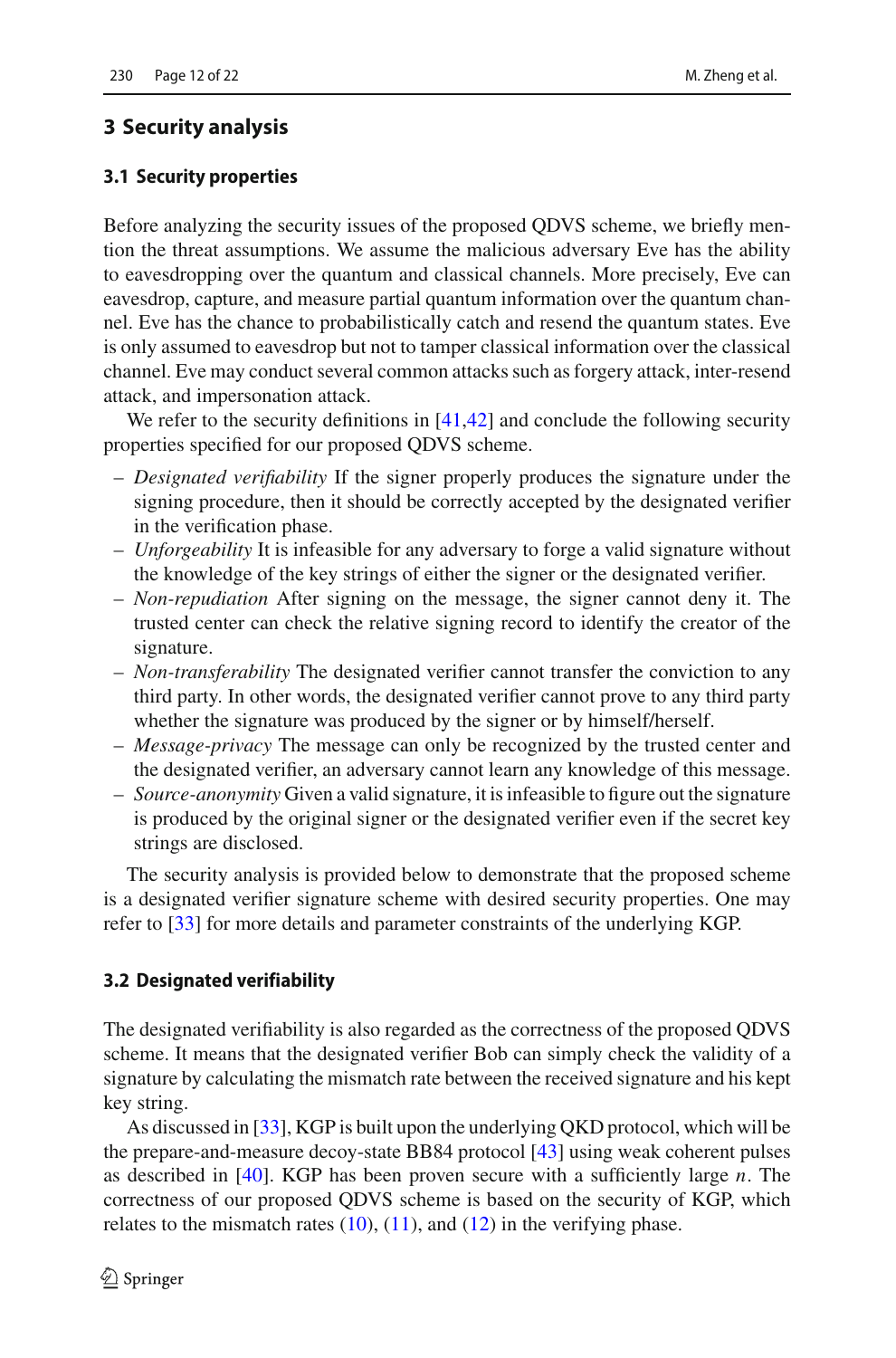Bob can correctly derive the value of the signed message due to calculation and comparison of the mismatch rates  $(10)$ ,  $(11)$ . Once the signing procedure is properly executed, one of the judging conditions  $r_{T,B}^0 < t$  and  $r_{T,B}^1 < t$  must be satisfied, which implies the exact message signed by the signer. Afterwards, Bob applies the judging condition  $r^m < 2t$  and decide to accept or reject the signature. Based on the security analysis of KGP, the following inequalities hold.

$$
\frac{\# \{e_i : c_{A,e_i}^m \neq s_{B,e_i}^m, i = 1, 2, ..., n/2\}}{n/2} < t,
$$
\n
$$
\frac{\# \{\tilde{e}_i : c_{B,\tilde{e}_i}^m \neq s_{B,\tilde{e}_i}^m, i = 1, 2, ..., n/2\}}{n/2} < t.
$$

As defined in [\(9\)](#page-6-3), the XOR operation will increase the mismatch rate [\(12\)](#page-6-2) to 2*t* at most. The judging condition  $r^m$  < 2t is suitable for checking the validity of the signature. Hence, the verifiability can be achieved when the proposed QDVS scheme runs honestly by Alice and Bob even if there exists an adversary Eve.

#### **3.3 Unforgeability**

The trusted center Trent transits all the keys between the signer Alice and the designated verifier Bob in our proposed QDVS scheme. Additionally, the keys are distributed using KGP based on QKD [\[43](#page-21-3)], which is proven unconditionally secure and a potential adversary cannot obtain any useful information of the private keys by eavesdropping. If an adversary attempts to catch any information from eavesdropping on the quantum channel, he/she will be detected because of the resulted disturbance.

It is infeasible for an adversary to learn some knowledge from the transited signature. As  $S_A^m$  and  $S_B^m$  are randomly created by Trent using [\(5\)](#page-5-0) and [\(6\)](#page-5-1) through the locating function with a private time stamp.

$$
S_A^m = (k_{A,1}^m, \dots, k_{B,e_1}^m, \dots, k_{A,n/2}^m, \dots, k_{B,e_{n/2}}^m, \dots, k_{A,n}^m),
$$
  
\n
$$
S_B^m = (k_{B,1}^m, \dots, k_{A,e_1}^m, \dots, k_{B,n/2}^m, \dots, k_{A,e_{n/2}}^m, \dots, k_{B,n}^m).
$$

As defined in [\(9\)](#page-6-3), the signature  $C_S^m$  consisting of  $c_{B,\tilde{e}_i}^m \oplus c_{B,\tilde{e}_i}^m$  and  $c_{B,\tilde{e}_i}^{1-m}$  does not leak any useful information since  $c_{A, e_i}^m$ ,  $c_{B, \tilde{e}_i}^m$  and  $c_{B, \tilde{e}_i}^{1-m}$  are secret. The possibility of a successful forgery is

$$
\frac{1}{2^{n/2}} \times \frac{1}{2^{n/2}} = \frac{1}{2^n}
$$

that will be negligible for a sufficiently large *n*. To guarantee strong security, the proposed QDVS scheme should be used as a one-time protocol.

The signature is unforgeable even by the signer Alice once she requested Trent to generate and transmit the signature. This is due to the action record of the trusted center Trent. It is an advantage of our proposed QDVS scheme and hence the replay attack fails.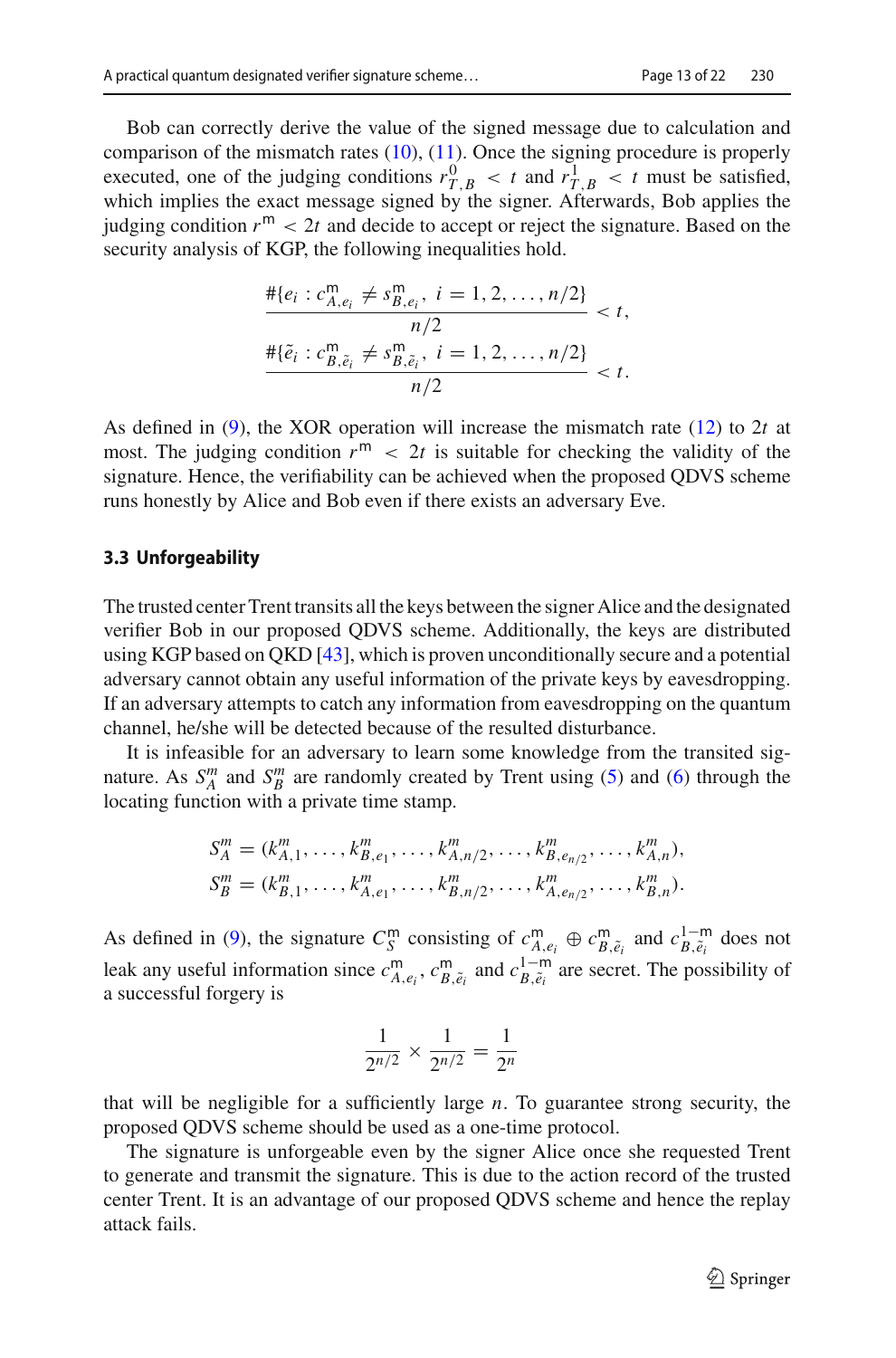#### **3.4 Non-repudiation**

Given a signature  $C_S^m$  as defined in [\(9\)](#page-6-3), if this valid signature is sent from Alice, then she cannot deny it. With the help of the trusted center Trent, the signer's request will be recorded. In more detail, Alice aims to sign the message *m* and asks Trent for transferring its signature  $C^m_S$  to a designated verifier Bob. Since the correlated QKD keys  $(1)$ 

$$
K_A^m = (k_{A,1}^m, k_{A,2}^m, \dots, k_{A,n}^m), \quad C_A^m = (c_{A,1}^m, c_{A,2}^m, \dots, c_{A,n}^m)
$$

are generated particularly for Alice, Trent confirms that the pre-signature

$$
\tilde{E}_A^m = (k_{A,\tilde{e}_1}^m, k_{A,\tilde{e}_2}^m, \dots, k_{A,\tilde{e}_{n/2}}^m)
$$

defined in [\(4\)](#page-5-2) is produced by Alice, not anyone else. Trent will check whether  $m = 0$ or  $m = 1$  by calculating the mismatch rates [\(7\)](#page-5-3) and [\(8\)](#page-6-4). Finally, Trent records Alice's request, which will be the evidence of her involvement.

### **3.5 Non-transferability**

Bob can generate a simulated signature

$$
F_S^m = (f_{S,1}^m, f_{S,2}^m, \dots, f_{S,n}^m)
$$

by using the simulation algorithm. As defined in [\(9\)](#page-6-3), the received signature consists of

$$
c_{S, e_i}^m = c_{A, e_i}^m \oplus c_{B, \tilde{e}_i}^m, \quad c_{S, \tilde{e}_i}^m = c_{B, \tilde{e}_i}^{1-m}.
$$

Note that the crucial verification can be divided into two parts. The first part compares  $c_{S,\tilde{e}_i}^m$  with  $k_{A,\tilde{e}_i}^{1-m}$  to figure m. The second part compares  $c_{S,e_i}^m$  with  $k_{A,e_i}^m \oplus k_{B,\tilde{e}_i}^m$  to verify the validity of the signature.

The following strategy is performed to derive the simulated signature  $F_S^m$ . As defined in [\(13\)](#page-7-0),  $f_{S,\tilde{e}_i}^m = k_{B,\tilde{e}_i}^{1-m}$  is directly used for simulating the first part under constraints [\(14\)](#page-7-1) and [\(15\)](#page-7-2), which ensure the correctness and indistinguishability. Concretely, direct replacement of  $c_{S,\tilde{e}_i}^m$  by  $f_{S,\tilde{e}_i}^m$  will not affect the verification of the simulated signature. At the same time,  $c_{S,\tilde{e}_i}^m$  and  $f_{S,\tilde{e}_i}^m$  are indistinguishable to any third party.

Similarly as defined in [\(16\)](#page-7-3) and [\(19\)](#page-7-4),  $f_{S, e_i}^m = k_{A, e_i}^m \oplus f_{B, \tilde{e}_i}^m$  is designed for simulating the second part under constraints [\(17\)](#page-7-5) and [\(18\)](#page-7-6), which also ensure the correctness and indistinguishability. The mismatch rate  $r^m$  [\(12\)](#page-6-2) of the simulated signature  $F_S^m$  for a signed message *m* will be less than 2*t* and  $F_S^m$  can be correctly verified. It means that the signature  $F_S^m$  simulated by Bob and the real one  $C_S^m$  generated by Alice are indistinguishable from each other. Bob cannot prove to any third party whether the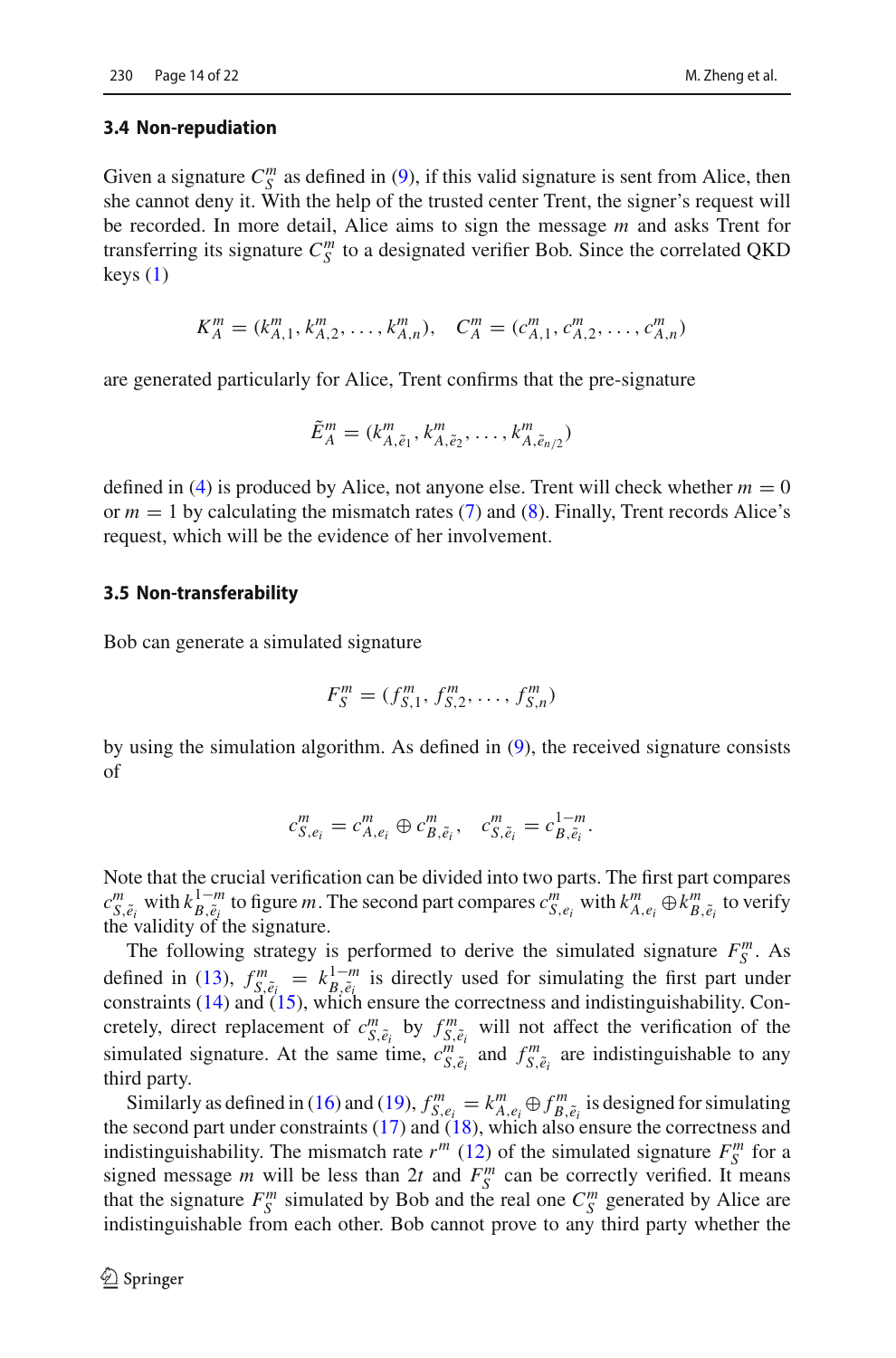signature is produced by Alice or by himself. Thus, non-transferability can be achieved via the simulation algorithm.

#### **3.6 Message-privacy**

To protect the privacy of the signed message *m*,

$$
\tilde{E}_A^m = (k_{A, \tilde{e}_1}^m, k_{A, \tilde{e}_2}^m, \dots, k_{A, \tilde{e}_{n/2}}^m), \quad \tilde{C}_B^{1-m} = (c_{B, \tilde{e}_1}^{1-m}, c_{B, \tilde{e}_2}^{1-m}, \dots, c_{B, \tilde{e}_{n/2}}^{1-m})
$$

are used in the pre-signature and signature, respectively. Thanks to the security guarantee of the underlying KGP, key strings  $K_A^m$  and  $C_{B_1}^{1-m}$  are secure and secret. Hence,  $\tilde{E}_A^m$  (derived from  $K_A^m$ ) and  $\tilde{C}_B^{1-m}$  (derived from  $C_B^{1-m}$ ) are also secure and secret before they are used.

Assuming the message to be signed is *m*, then  $\tilde{E}_A^m$  will be transmitted from Alice to notice Trent which message needs to be signed. On the one hand,  $\tilde{E}_A^m$  would not leak any information of  $C_A^m$  and  $C_B^m$ , which are later partially transmitted to Bob as the signature [\(9\)](#page-6-3) by Trent. On the other hand, running the distinguishing algorithm [\(7\)](#page-5-3), [\(8\)](#page-6-4) on  $\tilde{E}^m_A$  with respective  $C^0_A$  and  $C^1_A$  gives the correct value of *m*.

Similarly,  $\tilde{C}_B^{1-m}$  is used to protect the privacy of the message *m* when the real signature is transmitted from Trent to Bob. On the one hand,  $\tilde{C}_R^{1-m}$  would not leak any information of  $m$ . On the other hand, running the distinguishing algorithm  $(10)$ ,  $(11)$ on  $\tilde{C}_B^{1-m}$  with respective  $\tilde{E}_B^0$  and  $\tilde{E}_B^1$  gives the correct value of *m*. Thus, the property of message-privacy can be achieved.

#### **3.7 Source-anonymity**

This property relates to non-transferability since both of them depend on the infeasibility of figuring out whether the signature is produced by the original signer Alice or the designated verifier Bob. By applying the simulation algorithm, Bob can generate a valid simulated signature  $F_S^m$  intended for himself, so even if any third party knows the shared keys of both Alice and Bob, it is still infeasible to identify whether the signature  $C_S^m$  is generated by Alice or Bob. The infeasibility is guaranteed by the constraints [\(15\)](#page-7-2) and [\(18\)](#page-7-6), [\(19\)](#page-7-4).

$$
\frac{\# \{\tilde{e}_i : f_{S, \tilde{e}_i}^m \neq c_{S, \tilde{e}_i}^m, i = 1, 2, \dots, n/2\}}{n/2} < t,
$$
\n
$$
\frac{\# \{e_i : f_{S, e_i}^m \neq c_{S, e_i}^m, i = 1, 2, \dots, n/2\}}{n/2} < 2t.
$$

Meanwhile, the correctness is guaranteed by the constraints  $(14)$  and  $(17)$ .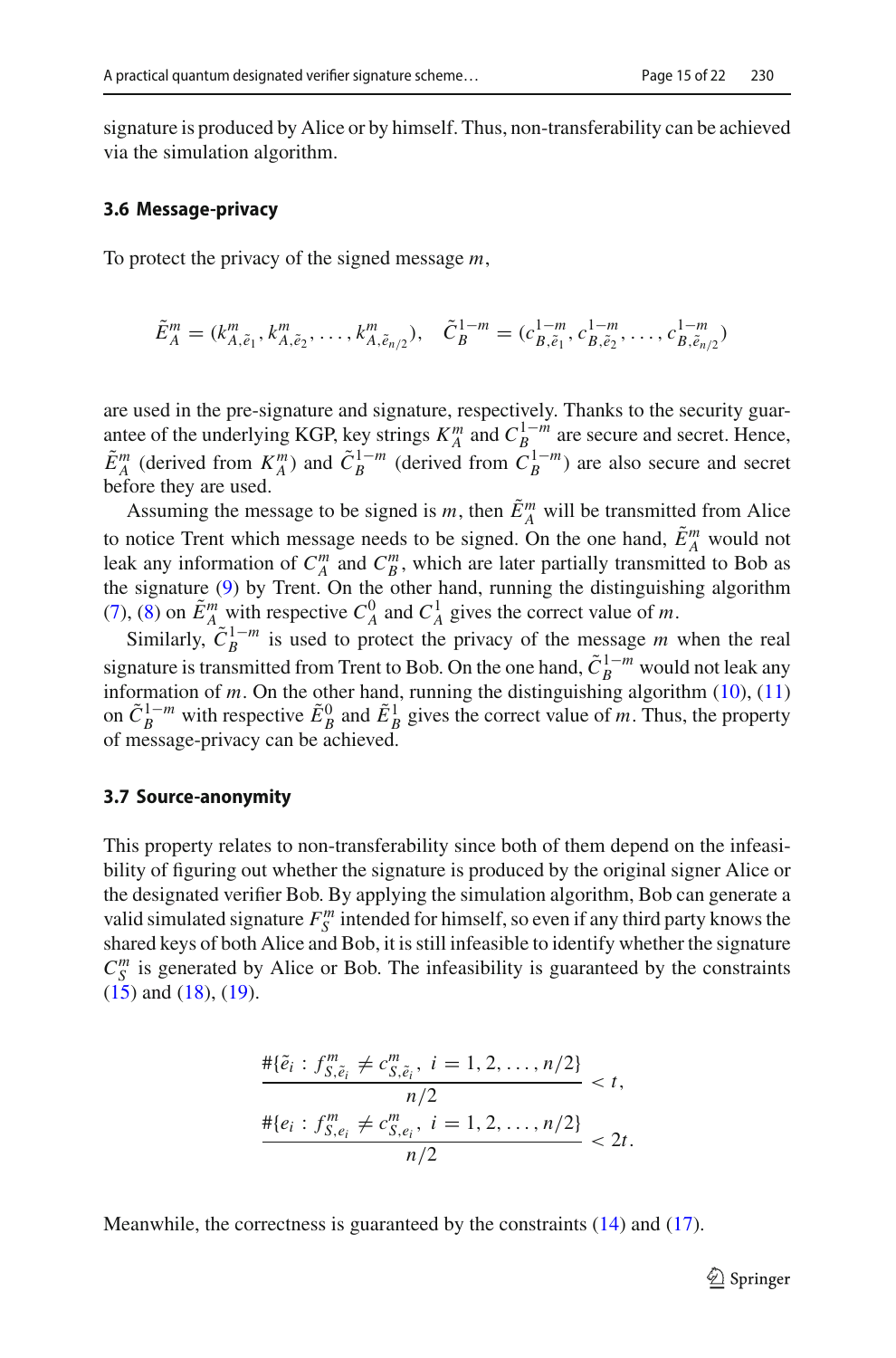$$
\frac{\# \{\tilde{e}_i : f_{S, \tilde{e}_i}^m \neq k_{B, \tilde{e}_i}^{1-m}, i = 1, 2, \dots, n/2\}}{n/2} < t,
$$
  

$$
\frac{\# \{e_i : f_{B, e_i}^m \neq k_{B, \tilde{e}_i}^m, i = 1, 2, \dots, n/2\}}{n/2} < t.
$$

Thus, we achieve the property of source-anonymity.

### **3.8 Attack resistance**

In our proposed scheme, the quantum states are only transmitted in the distribution phase. Eve has the chance to catch the above quantum states when they are transmitted from Trent to Alice and Bob. However, Eve can never replicate those quantum bits and the decoy states ensure the security of the quantum states. Consequently, any effective attack will be discovered by the legal members. From the above analysis, it can be seen that Eve cannot elicit any helpful information from the transmitted strings if Eve does not want to bring any disturbance to the decoy states. In this condition, Eve can obtain nothing about  $K_A^m$ ,  $C_A^m$  [\(1\)](#page-4-0) and  $K_B^m$ ,  $C_B^m$  [\(2\)](#page-4-1). Though *E* is transmitted over the classical channel and  $E_A^m$  [\(3\)](#page-5-4) may leak to Eve,  $\tilde{E}_A^m$  [\(4\)](#page-5-2) is kept secret and secure, which ensures the security of the transmitted pre-signature. On the other hand,  $C_A^m$  and  $C_B^m$ kept by Trent are secret, which ensures the security of the transmitted signature  $C^m_S$ [\(9\)](#page-6-3).

Furthermore, we demonstrate that the proposed QDVS scheme is secure against several common attacks such as forgery attack, inter-resend attack, and impersonation attack as follows.

#### **3.8.1 Security against forgery attack**

Similar to the discussion of the unforgeability property above,  $C_A^m$  and  $C_B^m$  are used to sign a message *m* according to the signing phase. However, it is impossible for an adversary to obtain  $C_A^m$ ,  $C_B^m$  and  $K_A^m$ ,  $K_B^m$  from the quantum communication according to the above security analysis. Furthermore, to generate a forged signature, the adversary may apply a similar simulation algorithm. In this case, the private key strings *K <sup>m</sup> B* have to be used as defined in [\(13\)](#page-7-0) and [\(16\)](#page-7-3). More precisely, the simulated signature  $F_S^m$ consists of  $f_{S, e_i}^m$  and  $f_{S, \tilde{e}_i}^m$  defined in [\(13\)](#page-7-0) and [\(19\)](#page-7-4).  $f_{S, e_i}^m$  and  $f_{S, \tilde{e}_i}^m$  are generated using  $\tilde{E}_B^m$  and  $\tilde{E}_B^{1-m}$  that does not leak any useful information since they are kept secret. Thus, the adversary needs to guess each bit of a *n*-bit string to carry out a successful forgery attack. This possibility is 1/2*<sup>n</sup>* that is negligible for a sufficiently large *n*.

To guarantee security against forgery attack, the proposed QDVS scheme should be used as a one-time protocol. Therefore, it is infeasible for the adversary to forge a valid signature without knowledge of  $C_A^m$ ,  $C_B^m$  and  $K_B^m$ .

### **3.8.2 Security against inter-resend attack**

In our proposed scheme, Trent sends the quantum sequences using KGP to Alice and Bob, respectively. An adversary Eve may intercept and replace some of the particles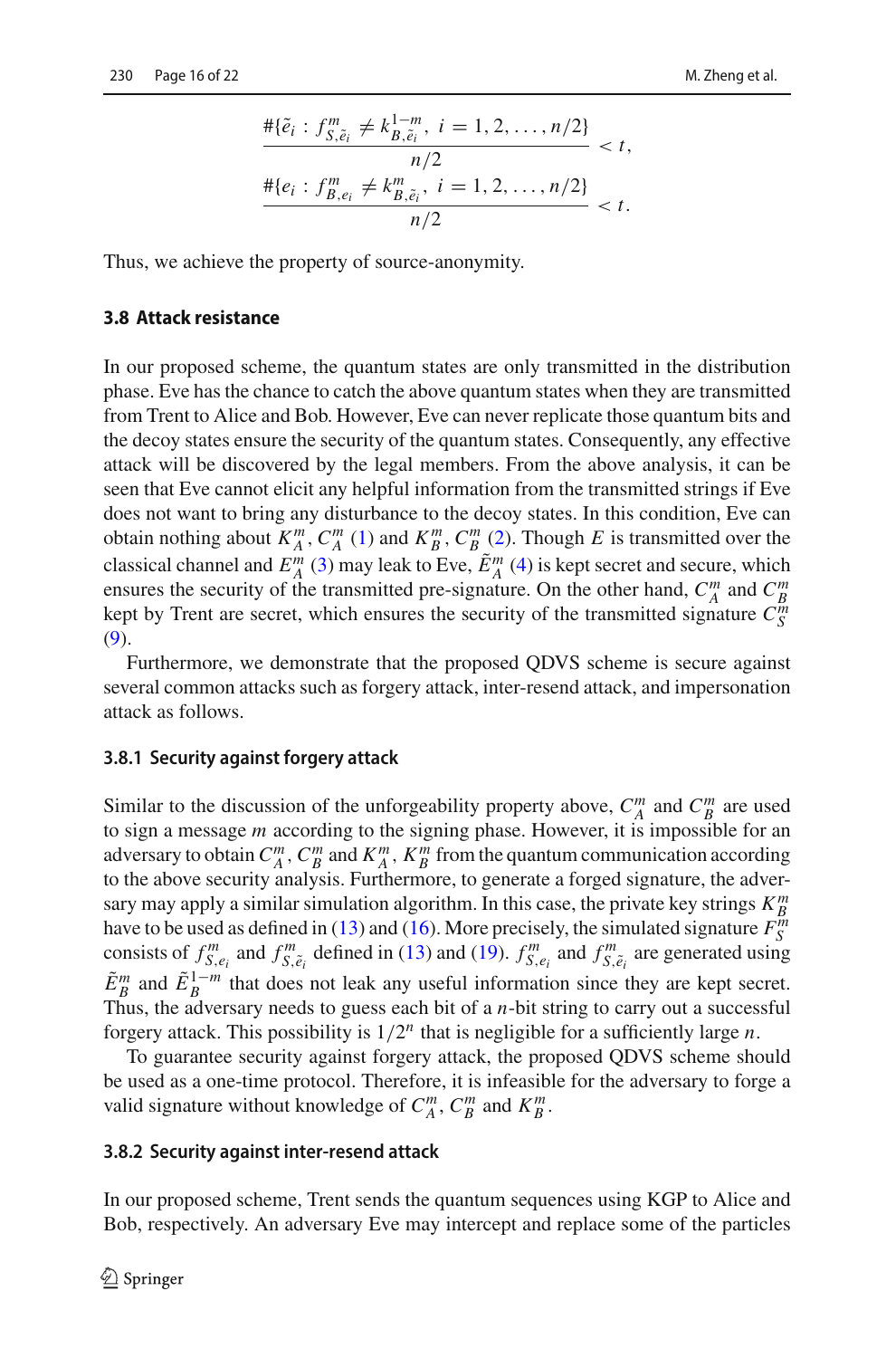with other states and then resend them to Alice and Bob. However, notice KGP inserts decoy particles into the quantum sequences for checking eavesdropping actions. The adversary's eavesdropping actions or tampering with the transmitted quantum bits will inevitably disturb part of the decoy particles. Therefore, the eavesdropping actions or tampering on the quantum channels must be discovered by Alice and Bob. It is infeasible for Eve to eavesdrop and tamper with the quantum bits transmitted in the quantum channels. Hence, the adversary's inter-resend attack on the quantum sequences must be discovered by Alice and Bob.

Since it is infeasible to eavesdrop or tamper with the quantum channels, an adversary tries to intercept and resend the classical messages transmitted in the classical channel under our QDVS scheme. However, Bob can discover the adversary's resending action since the same signature has been received before. Hence, the adversary's inter-resend attack would not affect the security.

#### **3.8.3 Security against impersonation attack**

An adversary Eve may impersonate the signer Alice, the designated verifier Bob or even the trusted center Trent during the whole signature procedure. Firstly, Eve can't impersonate Trent to forge the valid key strings  $K_A^m$ ,  $K_B^m$  during the distribution phase. The reason is that only the trusted center Trent has sufficient resources to launch quantum communication for all other participants. Thus, without knowing the private key strings, it is infeasible for Eve to do the following steps. Even if Eve successfully know  $K_A^m$ ,  $C_A^m$  [\(5\)](#page-5-0) and  $K_B^m$ ,  $C_B^m$  [\(6\)](#page-5-1), it is infeasible for Eve to compute the exchange set *E* without using Trent's secret time stamp  $TS_{AB}$ . Therefore, this kind of impersonation attack is infeasible for the adversary.

Secondly, if Eve wants to impersonate Alice to forge effective authentication information, as the same as the above analysis of the forgery attack, the proposed QDVS scheme can withstand the impersonation sender attack. The reason is that Eve cannot forge the valid  $\tilde{E}_A^m$  without knowing Alice's secret  $K_A^m$ .

Thirdly, if Eve wants to impersonate the intended designated receiver Bob in order to verify the signature generated by Alice, the proposed QDVS scheme can withstand the impersonation receiver attack because a valid signature can only be verified by Bob using his key strings  $S_B^m$  and  $K_B^m$ . Furthermore, only Bob can figure out the message *m* that is signed by Alice using his secret  $K_{B}^{m}$ . As a result, the adversary's impersonation attack would not affect the security of the proposed QDVS scheme.

# <span id="page-16-0"></span>**4 The application to E-voting**

We concentrate on the application scenario of binary (Yes/No) E-voting, where a ballot of the one-bit message, namely bit 0 or 1, will be signed and verified. Quantum voting protocol is extensively studied in the field of quantum information and its application. Hillery et al. [\[44\]](#page-21-4) presented the traveling ballot and distributed ballot schemes for quantum voting. Later, quantum voting protocols based on quantum teleportation, quantum entanglement and other techniques were proposed in [\[45](#page-21-5)[–55\]](#page-21-6). Recently, Joy et al. [\[56\]](#page-21-7) showed the implementation of a new quantum binary voting protocol in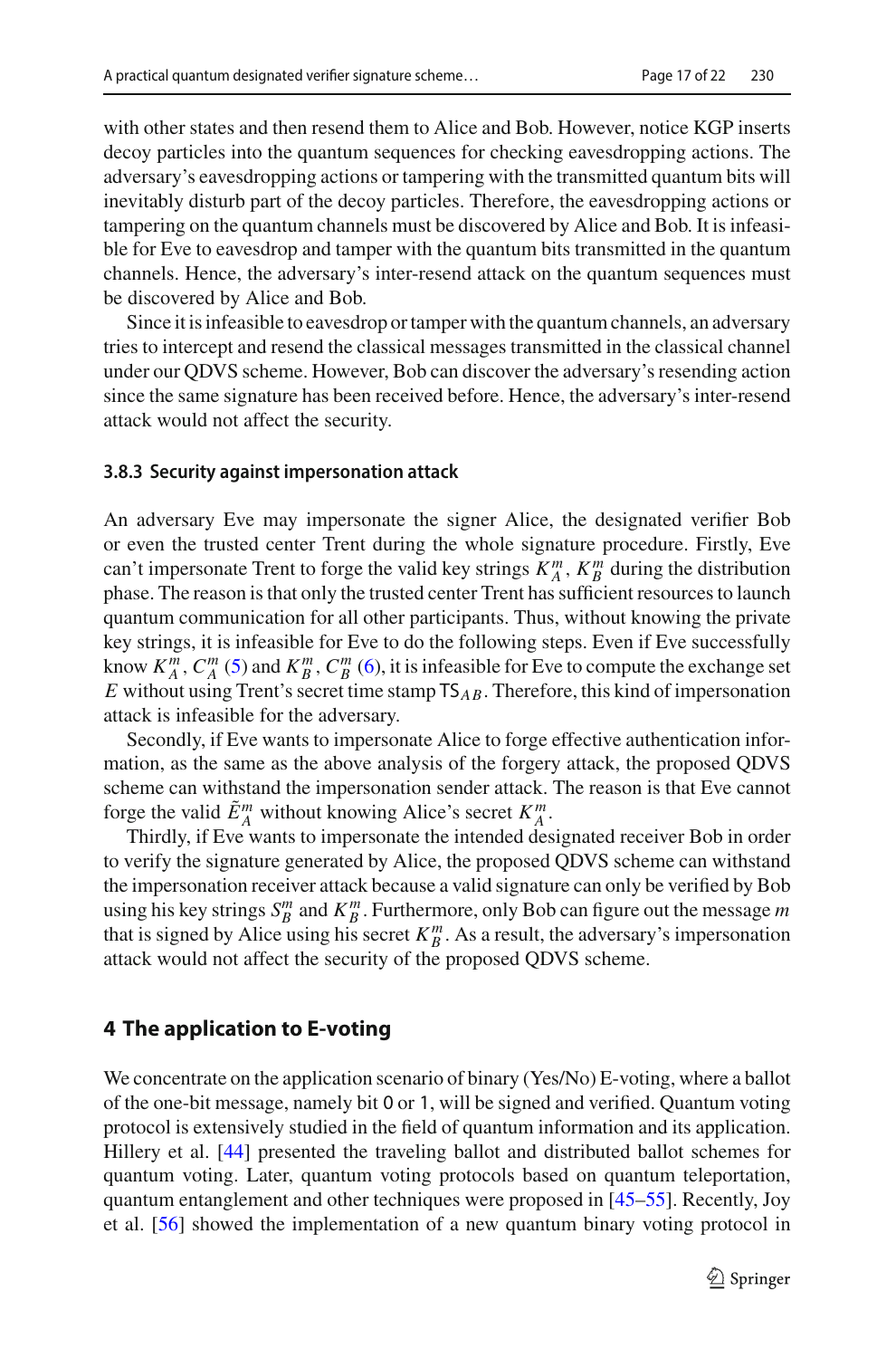the IBM quantum computer. One may refer to [\[57\]](#page-21-8) for a different but comprehensive theoretical analysis of quantum E-voting protocols. Most of the above voting protocols make use of quantum entanglement, which is difficult to maintain due to decoherence effects. Therefore, getting rid of the entanglement requirement is a significant step toward the practical realization of the quantum voting protocols.

We start with the quantum E-voting system and then describe the corresponding binary E-voting protocol equipped with our proposed QDVS scheme. Hence, this new binary E-voting protocol is more efficient, which can be deployed over the existing QKD network.

#### **4.1 Quantum E-voting system**

Consider using the proposed QDVS scheme for E-voting, where each participant is connected with a trusted center equipped with a noisy untrusted quantum channel and an authenticated classical channel. Several specific properties of the quantum E-voting system are described as follows.

- The trusted center has sufficient quantum resource and computation capability while all the participators in the same domain have limited resources.
- All the participants share distributed and correlated key strings with each other by performing the quantum part of QKD through the trusted center.
- A predetermined participant serves as the initiator and the ballot collector to launch electronic voting. The trusted center broadcasts the voting content as a judgment question to other participants.
- Other potential participants create their pre-signatures of a one-bit answer, where bit 1 (Yes) stands for approval or bit 0 (No) for disapproval as their ballots.
- The participants send their pre-signatures to the trusted center and ask for sending the real signatures to the ballot collector.
- The ballot collector gathers all the signatures and finally counts the number of issued ballots, which completes the voting procedure.

#### **4.2 Quantum binary E-voting protocol**

We assume the quantum E-voting system consists of the following entities: *N* voter  $A_i$  for  $i = 1, 2, \ldots, N$ , a tally clerk Bob and the trusted voting center Trent. Here ID<sub>A<sub>i</sub></sub> are strings of length *u*, where  $u := \lceil \log_2 N \rceil$  is determined by the number of potential participants *N*.

Each voter can choose his/her preferred answer for the broadcast question ID*<sup>e</sup>* of length  $\ell$ . The voting results of all the votes are counted by the tally clerk Bob, who counts the received answers and check the validity of their signatures. Then based on the number of votes, Bob selects the final winning judgment option and announces the result. The specific steps of the quantum binary E-voting protocol are as follows.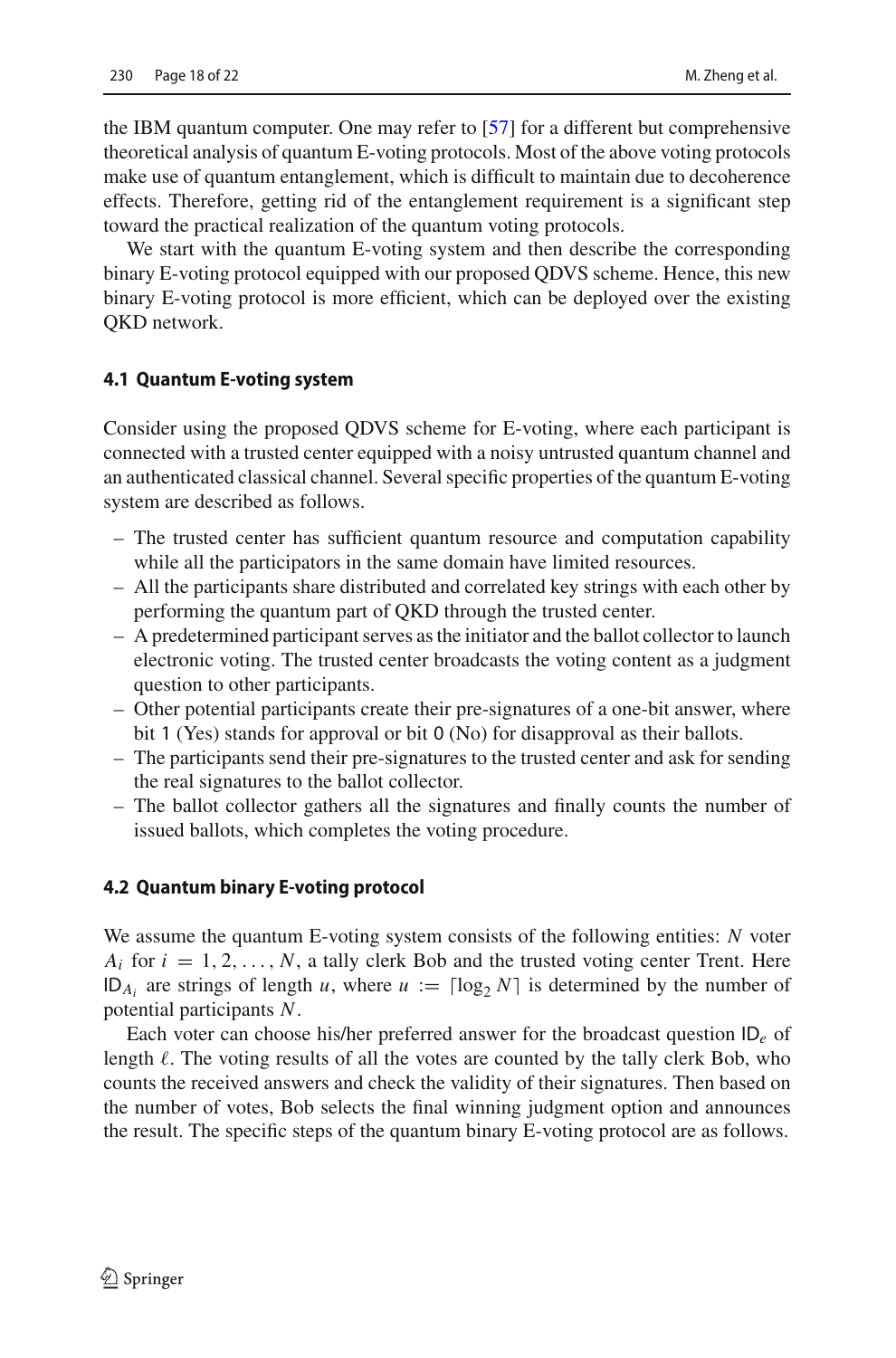# **4.2.1 Initialization phase**

- *Step I1* The trusted voting center Trent sets up a bulletin board for all the participants and announces  $N$ ,  $ID_{A_i}$  and  $ID_e$  on it.
- *Step I2* A voter  $A_i$  sends an application for registration to Trent, who verifies  $A_i$ 's identity and voting qualifications. After that, Trent stores *Ai*'s relative information.
- *Step I3* Trent chooses a sufficiently large security parameter *n* to conduct our proposed QDVS scheme. For each *Ai* and tally clerk Bob, Trent generates respective key strings using KGP. According to the process in the distribution phase of the QDVS scheme, *Ai* and Bob hold correlated secret key strings, respectively.
- *Step I4* Trent begins to ask for a ballot from the voter  $A_i$ . The form of a ballot is a one-bit message 0 or 1. Moreover, Trent just asks for a signature of the ballot since its privacy is protected in our QDVS scheme. The generation of the signature is described in Sect. [2.](#page-2-0)

# **4.2.2 Voting phase**

- *Step V1* After receiving Trent's voting notification, *Ai* makes his/her answer <sup>m</sup> and generates its pre-signature  $pSig_i^m$  following the process in the signing phase of the ODVS scheme of the QDVS scheme.
- *Step V2* Once Trent receives  $\pi$   $\sigma$  *i* from *A<sub>i</sub>*, Trent figures out the message m and records (ID  $\mu$  ID  $\mu$  ID  $\mu$ ) for future dispute or repudiation records  $(ID_{A_i}, ID_B, ID_e, m)$  for future dispute or repudiation.
- *Step V3* Trent sends the real signature  $\text{Sig}_i^{\text{in}} = C_S^{\text{in}}$  along with identification information  $D_A$  in  $D_A$  to Bob If Trent detects eavesdropping from an adversary over tion ID*Ai*, ID*<sup>e</sup>* to Bob. If Trent detects eavesdropping from an adversary over the communication channel or finds malicious attacks, the vote procedure will be aborted.

# **4.2.3 Counting phase**

- *Step C1* Bob receives  $(C_{\text{S}}^{\text{m}}, \text{ID}_{A_i}, \text{ID}_e)$  from Trent, then Bob know this received signature is actually generated from  $A_i$  on message m nature is actually generated from *Ai* on message <sup>m</sup>.
- *Step C2* Bob searches the private keys and finds the corresponding keys. Bob then check the validity of the signature  $C_S^m$ . After confirming the correctness, Bob records *Ai*'s answer to event ID*e*.
- *Step C3* After *N* participants  $A_i$  for  $i = 1, 2, ..., N$  have finished voting, Bob publishes the final voting results and the corresponding ID*Ai* on the bulletin board for further checking the availability. Finally, Bob counts all the voting results and announces the winning judgment option on the bulletin board.

# <span id="page-18-0"></span>**5 Conclusion**

In this paper, we propose a practical quantum designated verifier signature scheme without entanglement based on quantum key distribution technology. Compared to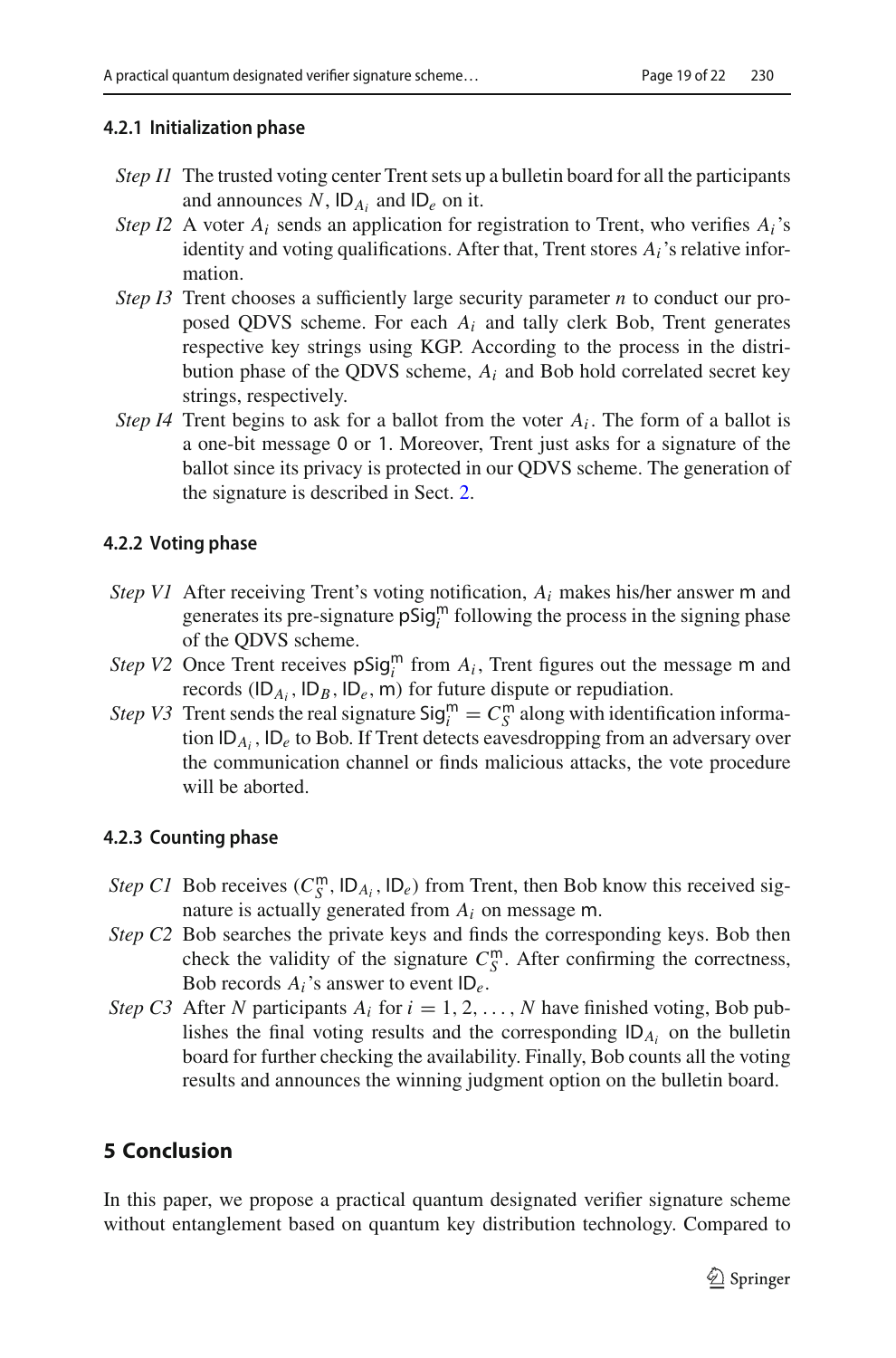previous QDVS schemes [\[21](#page-20-5)[–25](#page-20-9)], our proposed scheme is also unconditional secure (based on underlying QKD) and has the property that only a verifier designated can verify the validity of a signature. The designated verifier has the capability of efficiently simulating a signature that is indistinguishable from that of the signer.

Additionally, our proposed QDVS scheme has the following advantage. It depends on much simpler operations that only consist of the quantum part of the quantum key distribution procedure and other classical bit operations. As a result, our QDVS scheme requires less computation and resource consumption and thus is more efficient and concise than previous QDVS ones. Moreover, as mentioned in [\[33](#page-20-15)], all trust assumptions on the quantum channels can be removed, and the noise threshold for each quantum channel is less strict than for distilling a secret key using QKD. Thus, our QDVS scheme can be easily deployed over the existing QKD network for E-voting applications. In contrast, the disadvantage of our scheme is the heavy reliance on the trusted center.

The proposed QDVS scheme meets the desired security demands, namely verifiability, unforgeability, non-repudiation, non-transferability, and source-anonymity. We give detailed security analysis and show that the proposed QDVS scheme can resist major attacks such as forgery attack, inter-resend attack, and impersonation attack.

As an application of our QDVS scheme, we show how to embed it in specific environments like E-voting. We describe the quantum E-voting system and present a simple quantum binary E-voting protocol.

# **References**

- <span id="page-19-0"></span>1. Shor, P.W.: Polynomial-time algorithms for prime factorization and discrete logarithms on a quantum computer. SIAM Rev. **41**(2), 303 (1999)
- <span id="page-19-1"></span>2. Gottesman, D., Chuang, I.: Quantum Digital Signatures. arXiv preprint [arXiv:quant-ph/0105032](http://arxiv.org/abs/quant-ph/0105032) (2001)
- <span id="page-19-2"></span>3. Zeng, G., Keitel, C.H.: Arbitrated quantum-signature scheme. Phys. Rev. A **65**(4), 042312 (2002)
- 4. Li, Q., Chan, W.H., Long, D.Y.: Arbitrated quantum signature scheme using Bell states. Phys. Rev. A **79**(5), 054307 (2009)
- 5. Li, Q., Li, C., Long, D., Chan, W.H., Wang, C.: Efficient arbitrated quantum signature and its proof of security. Quantum Inf. Process. **12**(7), 2427 (2013)
- 6. Liu, F., Qin, S.J., Su, Q.: An arbitrated quantum signature scheme with fast signing and verifying. Quantum Inf. Process. **13**(2), 491 (2014)
- 7. Li, F.G., Shi, J.H.: An arbitrated quantum signature protocol based on the chained CNOT operations encryption. Quantum Inf. Process. **14**(6), 2171 (2015)
- 8. Yang, Y.G., Lei, H., Liu, Z.C., Zhou, Y.H., Shi, W.M.: Arbitrated quantum signature scheme based on cluster states. Quantum Inf. Process. **15**(6), 2487 (2016)
- <span id="page-19-3"></span>9. Feng, Y., Shi, R., Shi, J., Zhou, J., Guo, Y.: Arbitrated quantum signature scheme with quantum walk-based teleportation. Quantum Inf. Process. **18**(5), 154 (2019)
- <span id="page-19-4"></span>10. Wang, M., Chen, X., Yang, Y.: A blind quantum signature protocol using the GHZ state. Sci.China Phys. Mech. Astron. **56**(9), 1636 (2013)
- 11. Khodambashi, S., Zakerolhosseini, A.: A sessional blind signature based on quantum cryptography. Quantum Inf. Process. **13**(1), 121 (2014)
- 12. Shi, W.M., Zhang, J.B., Zhou, Y.H., Yang, Y.G.: A new quantum blind signature with unlinkability. Quantum Inf. Process. **14**(8), 3019 (2015)
- <span id="page-19-5"></span>13. Lai, H., Luo, M., Pieprzyk, J., Qu, Z., Li, S., Orgun, M.A.: An efficient quantum blind digital signature scheme. Sci. China Inf. Sci. **60**(8), 082501 (2017)
- <span id="page-19-6"></span>14. Zhou, J., Zhou, Y., Niu, X., Yang, Y.: Quantum proxy signature scheme with public verifiability. Sci. China Phys. Mech. Astron. **54**(10), 1828 (2011)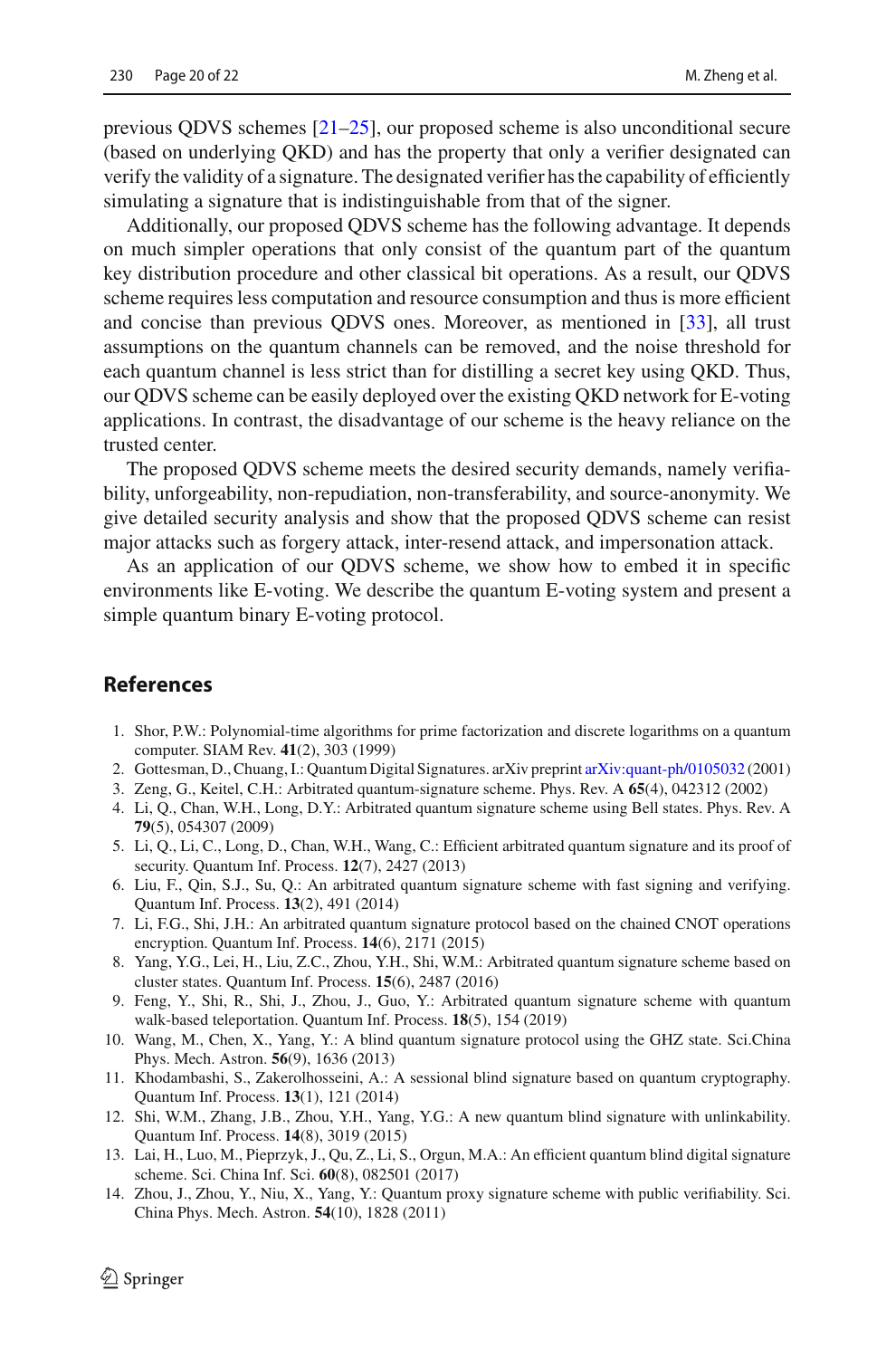- 15. Wang, T.Y., Wei, Z.L.: One-time proxy signature based on quantum cryptography. Quantum Inf. Process. **11**(2), 455 (2012)
- <span id="page-20-0"></span>16. Qin, H., Tang, W.K., Tso, R.: Efficient quantum multi-proxy signature. Quantum Inf. Process. **18**(2), 53 (2019)
- <span id="page-20-1"></span>17. Xu, G.B., Zhang, K.J.: A novel quantum group signature scheme without using entangled states. Quantum Inf. Process. **14**(7), 2577 (2015)
- <span id="page-20-2"></span>18. Xu, R., Huang, L., Yang, W., He, L.: Quantum group blind signature scheme without entanglement. Opt. Commun. **284**(14), 3654 (2011)
- <span id="page-20-3"></span>19. Guo, W., Xie, S.C., Zhang, J.Z.: A novel quantum proxy blind signature scheme. Int. J. Theor. Phys. **56**(5), 1708 (2017)
- <span id="page-20-4"></span>20. Jakobsson, M., Sako, K., Impagliazzo, R.: Designated Verifier Proofs and Their Applications. in Advances. In: Maurer, U. (ed.) Cryptology – EUROCRYPT'96, pp. 143–154. Springer, Berlin, (1996)
- <span id="page-20-5"></span>21. Shi, W.M., Zhou, Y.H., Yang, Y.G.: A real quantum designated verifier signature scheme. Int. J. Theor. Phys. **54**(9), 3115 (2015)
- <span id="page-20-6"></span>22. Shi, W.M., Wang, Y.M., Zhou, Y.H., Yang, Y.G., Zhang, J.B.: A scheme on converting quantum signature with public verifiability into quantum designated verifier signature. Optik **164**, 753 (2018)
- <span id="page-20-7"></span>23. Shi, S., Wei-Min Wang, Y.M., Wang, Y.H., Zhou, Y.G.Yang: A scheme on converting quantum deniable authentication into universal quantum designated verifier signature. Optik **190**, 10 (2019)
- <span id="page-20-8"></span>24. Xin, X., Wang, Z., Yang, Q., Li, F.: Identity-based quantum designated verifier signature. Int. J. Theor. Phys. **59**, 1–12 (2020)
- <span id="page-20-9"></span>25. Xin, X.,Wang, Z., Yang, Q., Li, F.: Quantum designated verifier signature based on Bell states. Quantum Inf. Process. **19**(3), 1 (2020)
- <span id="page-20-10"></span>26. Xu, F., Ma, X., Zhang, Q., Lo, H.K., Pan, J.W.: Secure quantum key distribution with realistic devices. Rev. Mod. Phys. **92**(2), 025002 (2020)
- <span id="page-20-11"></span>27. Andersson, E., Curty, M., Jex, I.: Experimentally realizable quantum comparison of coherent states and its applications. Phys. Rev. A **74**, 022304 (2006). <https://doi.org/10.1103/PhysRevA.74.022304>
- 28. Dunjko, V., Wallden, P., Andersson, E.: Quantum digital signatures without quantum memory. Phys. Rev. Lett. **112**(4), 040502 (2014)
- <span id="page-20-12"></span>29. Wallden, P., Dunjko, V., Kent, A., Andersson, E.: Quantum digital signatures with quantum-keydistribution components. Phys. Rev. A **91**(4), 042304 (2015)
- <span id="page-20-13"></span>30. Clarke, P.J., Collins, R.J., Dunjko, V., Andersson, E., Jeffers, J., Buller, G.S.: Experimental demonstration of quantum digital signatures using phase-encoded coherent states of light. Nat. Commun. **3**(1), 1 (2012)
- 31. Collins, R.J., Donaldson, R.J., Dunjko, V., Wallden, P., Clarke, P.J., Andersson, E., Jeffers, J., Buller, G.S.: Realization of quantum digital signatures without the requirement of quantum memory. Phys. Rev. Lett. **113**(4), 040502 (2014)
- <span id="page-20-14"></span>32. Donaldson, R.J., Collins, R.J., Kleczkowska, K., Amiri, R., Wallden, P., Dunjko, V., Jeffers, J., Andersson, E., Buller, G.S.: Experimental demonstration of kilometer-range quantum digital signatures. Phys. Rev. A **93**, 012309 (2016). <https://doi.org/10.1103/PhysRevA.93.012329>
- <span id="page-20-15"></span>33. Amiri, R., Wallden, P., Kent, A., Andersson, E.: Secure quantum signatures using insecure quantum channels. Phys. Rev. A **93**(3), 032325 (2016)
- 34. Yin, H.L., Fu, Y., Chen, Z.B.: Practical quantum digital signature. Phys. Rev. A **93**(3), 032316 (2016)
- <span id="page-20-16"></span>35. Zhang, H., An, X.B., Zhang, C.H., Zhang, C.M., Wang, Q.: High-efficiency quantum digital signature scheme for signing long messages. Quantum Inf. Process. **18**(1), 3 (2019)
- <span id="page-20-17"></span>36. Yin, H.L., Fu, Y., Liu, H., Tang, Q.J., Wang, J., You, L.X., Zhang, W.J., Chen, S.J., Wang, Z., Zhang, Q., et al.: Experimental quantum digital signature over 102 km. Phys. Rev. A **95**(3), 032334 (2017)
- <span id="page-20-18"></span>37. Collins, R.J., Amiri, R., Fujiwara, M., Honjo, T., Shimizu, K., Tamaki, K., Takeoka, M., Andersson, E., Buller, G.S., Sasaki, M.: Experimental transmission of quantum digital signatures over 90 km of installed optical fiber using a differential phase shift quantum key distribution system. Opt. Lett. **41**(21), 4883 (2016)
- <span id="page-20-19"></span>38. Roberts, G.L., Lucamarini, M., Yuan, Z.L., Dynes, J.F., Comandar, L.C., Sharpe, A.W., Shields, A.J., Curty, M., Puthoor, I.V., Andersson, E.: Experimental measurement-device-independent quantum digital signatures. Nat. Commun. **8**(1), 1 (2017)
- <span id="page-20-20"></span>39. Yin, H.L., Wang, W.L., Tang, Y.L., Zhao, Q., Liu, H., Sun, X.X., Zhang, W.J., Li, H., Puthoor, I.V., You, L.X., Andersson, E., Wang, Z., Liu, Y., Jiang, X., Ma, X., Zhang, Q., Curty, M., Chen, T.Y., Pan, J.W.: Experimental measurement-device-independent quantum digital signatures over a metropolitan network. Phys. Rev. A **95**, 042338 (2017). <https://doi.org/10.1103/PhysRevA.95.042338>